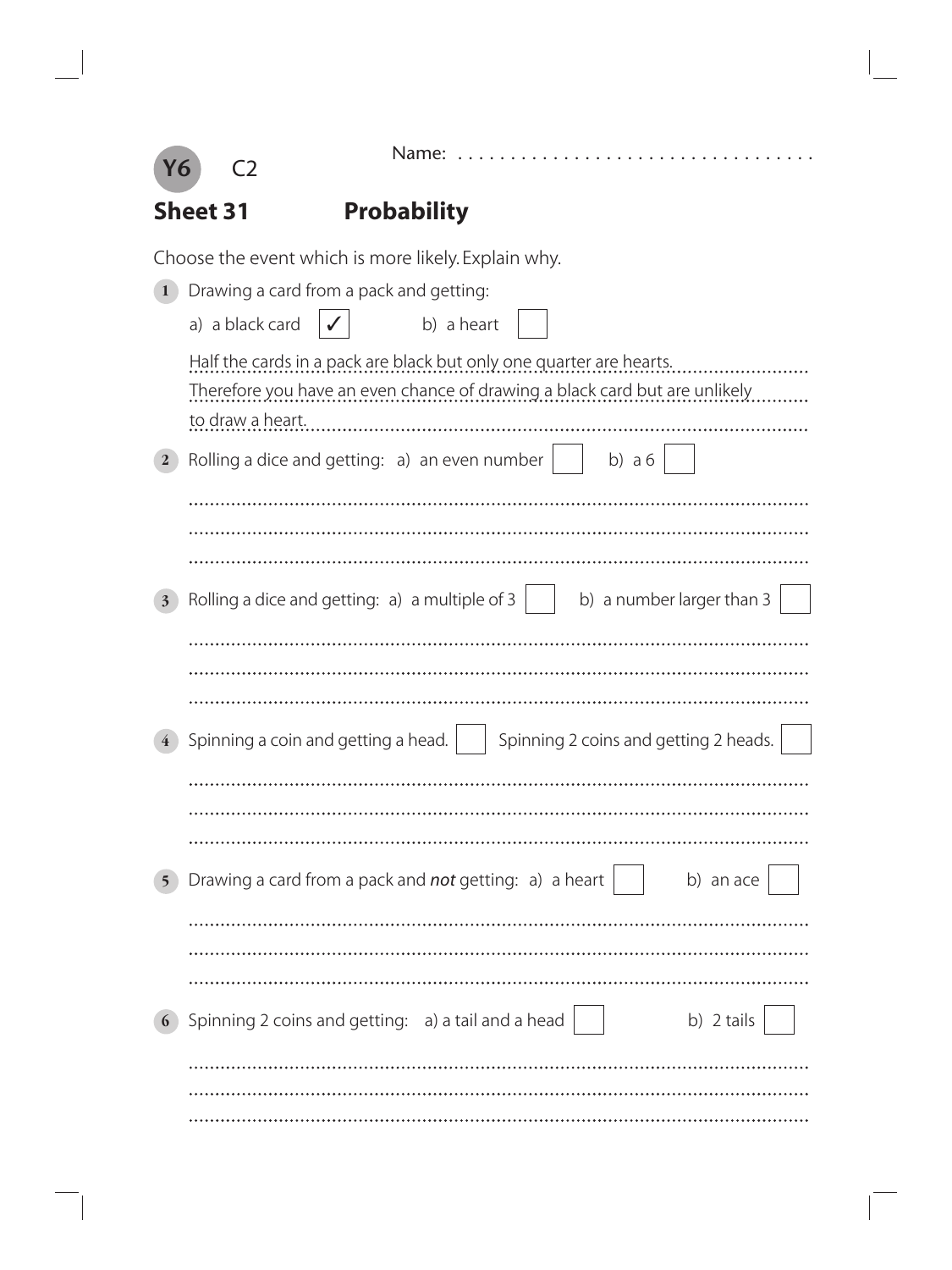

**Sheet 32 Word Problems**

|                | <b>Example</b> | How many 80 ml scoops of ice cream<br>are there in a 4 litre tub? | 4 litres = $4000$ ml<br>$4000 \div 80 = 50$ |           |
|----------------|----------------|-------------------------------------------------------------------|---------------------------------------------|-----------|
|                |                |                                                                   | Answer                                      | 50 scoops |
|                |                |                                                                   |                                             |           |
|                |                | A field has a perimeter of 1.48 kilometres.                       |                                             |           |
|                |                | It is 460 metres long. How wide is the field?                     |                                             | m         |
| $\overline{2}$ |                | A spoonful of sugar contains 5 g.                                 |                                             |           |
|                |                | How many spoonfuls are there in a 2 kg packet?                    |                                             |           |
| 3 <sup>1</sup> |                | A sprinkler uses 120 ml of water each second.                     |                                             |           |
|                |                | How much does it use in one minute?                               |                                             | litres    |
| $\overline{4}$ |                | The circumference of a ball is 60 cm. The ball rolls 16.2 m.      |                                             |           |

#### **5** Eric weighs 83.25 kg. Ernie weighs 600 g less. What does Ernie weigh? kg and the state of the state of the state of the state of the state of the state of the state of the state of the state of the state of the state of the state of the state of the state of the state

**6** Jeremy takes 60 ml of medicine every day. How much medicine will he need for three weeks? littres

How many times does the ball make one complete roll?

**7** A cake weighs 3.6 kg. It is cut into 40 equal slices. What does each slice weigh? go a good what does each slice weigh?

#### **8** A football pitch has a perimeter of 350 m. Norman runs round the pitch 12 times. How far does he run altogether in kilometres? kilometres?

- **9** An ice cream tub contains 1.5 litres. 850 ml is eaten. How much ice cream is left in the tub?  $\lvert \cdot \cdot \cdot \cdot \rvert$  and  $\lvert \cdot \cdot \cdot \rvert$  and  $\lvert \cdot \cdot \rvert$
- **10** A staple is made from 40 mm of wire. How many staples can be made from 10 metres of wire?
- **11** One hundred marbles weigh 1.2 kg. Estimate the weight of one marble. The state of the state of g
- **12** A train travels 2.4 km in one minute. Estimate how far it travels is one second.  $\mathbb{R}^m$

















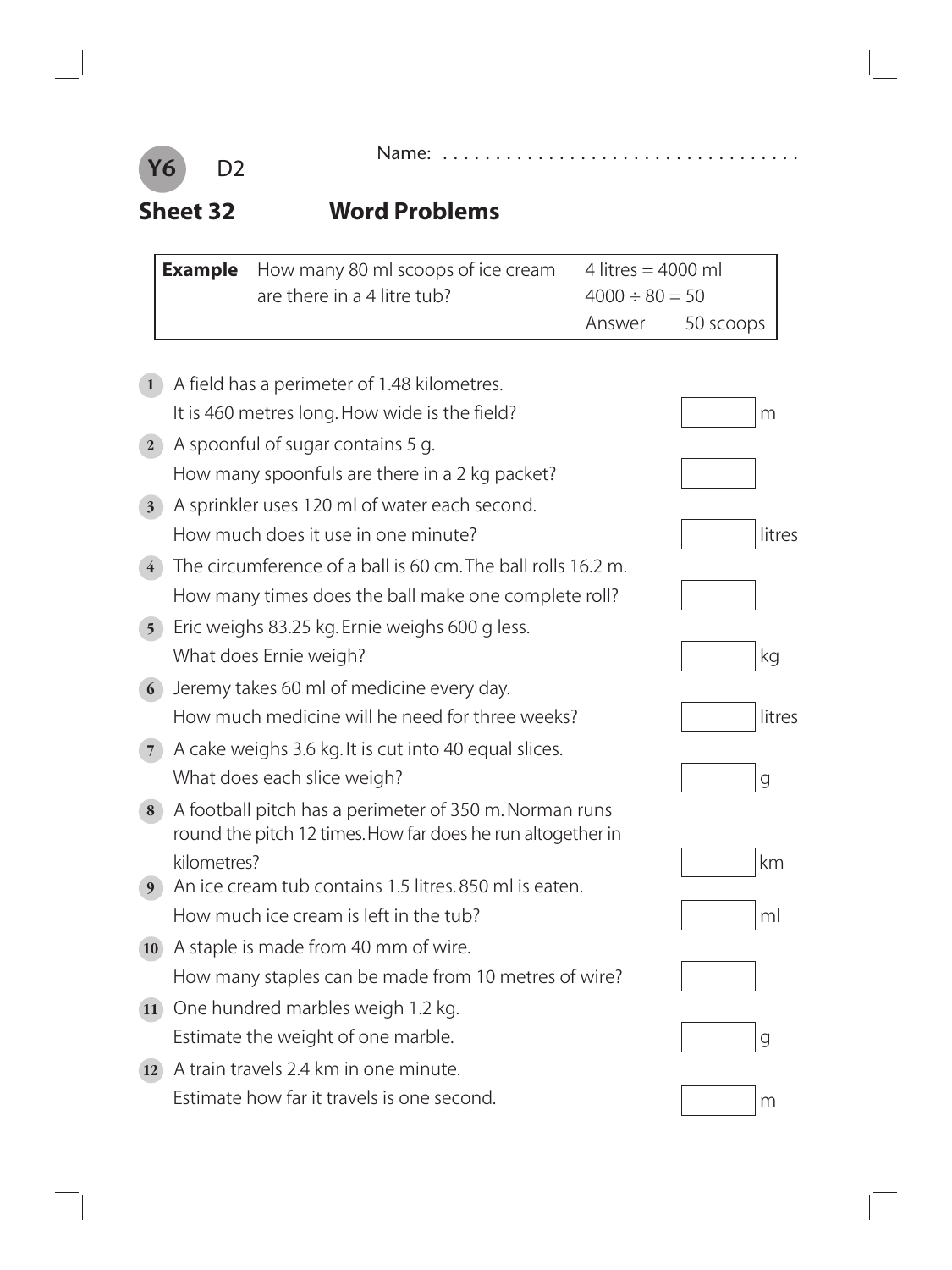



### **Sheet 33 Measuring Angles**

Use a protractor. Measure the angles to the nearest degree. Work out the sum of the angles.

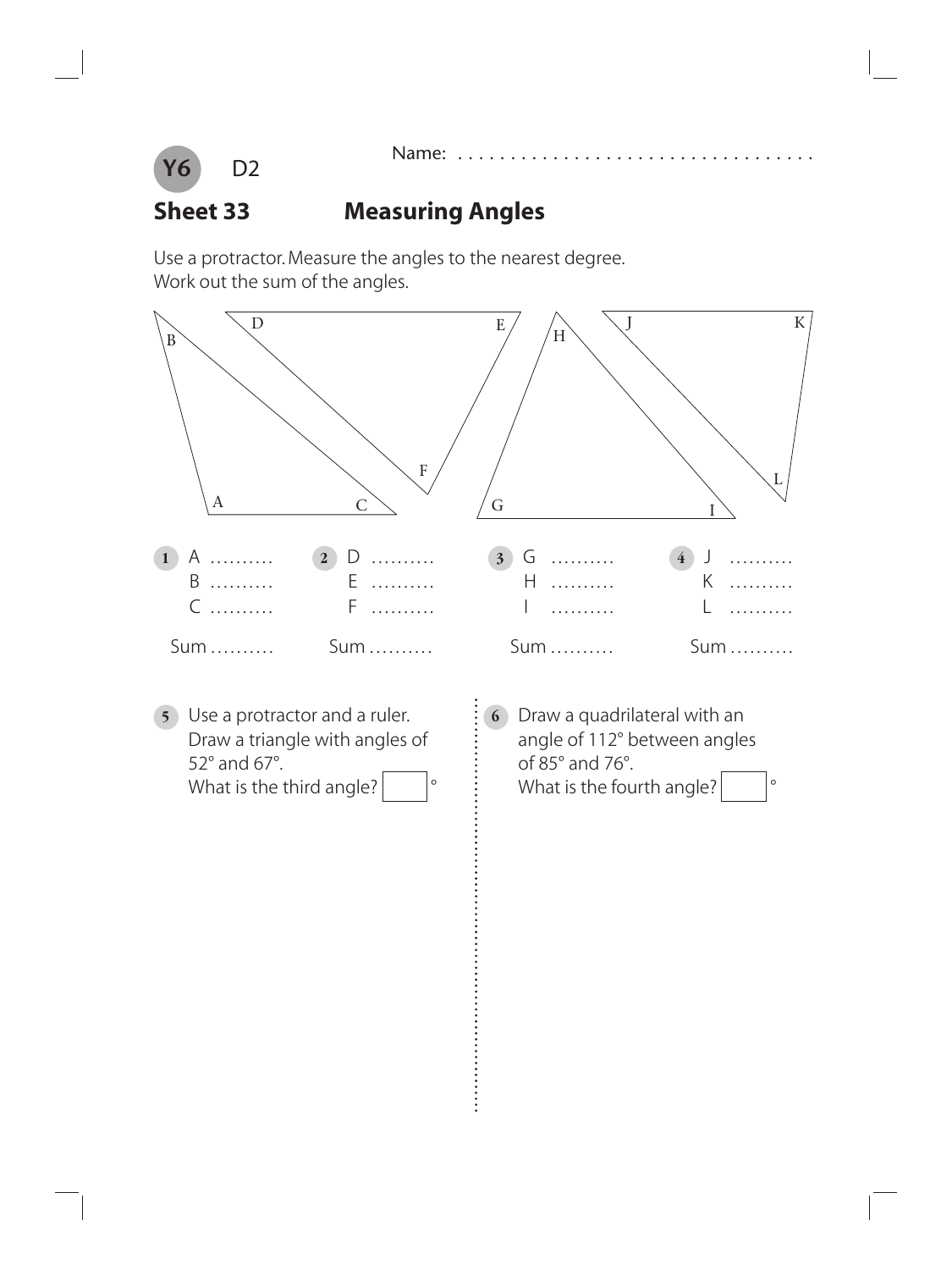

Name: . . . . . . . . . . . . . . . . . . . . . . . . . . . . . . . . . .

## **Sheet 34 Missing Angles**

| <b>Examples</b> | $\lambda$       | $x + 110^{\circ} = 360^{\circ}$ |              | $y + 60^{\circ} + 80^{\circ} = 180^{\circ}$ |
|-----------------|-----------------|---------------------------------|--------------|---------------------------------------------|
|                 | 10 <sup>o</sup> | $x = 250^{\circ}$               | $80^{\circ}$ | $v + 140^{\circ} = 180^{\circ}$             |
|                 |                 |                                 | $60^\circ$   | $v = 40^{\circ}$                            |

Write the missing angle on the line.

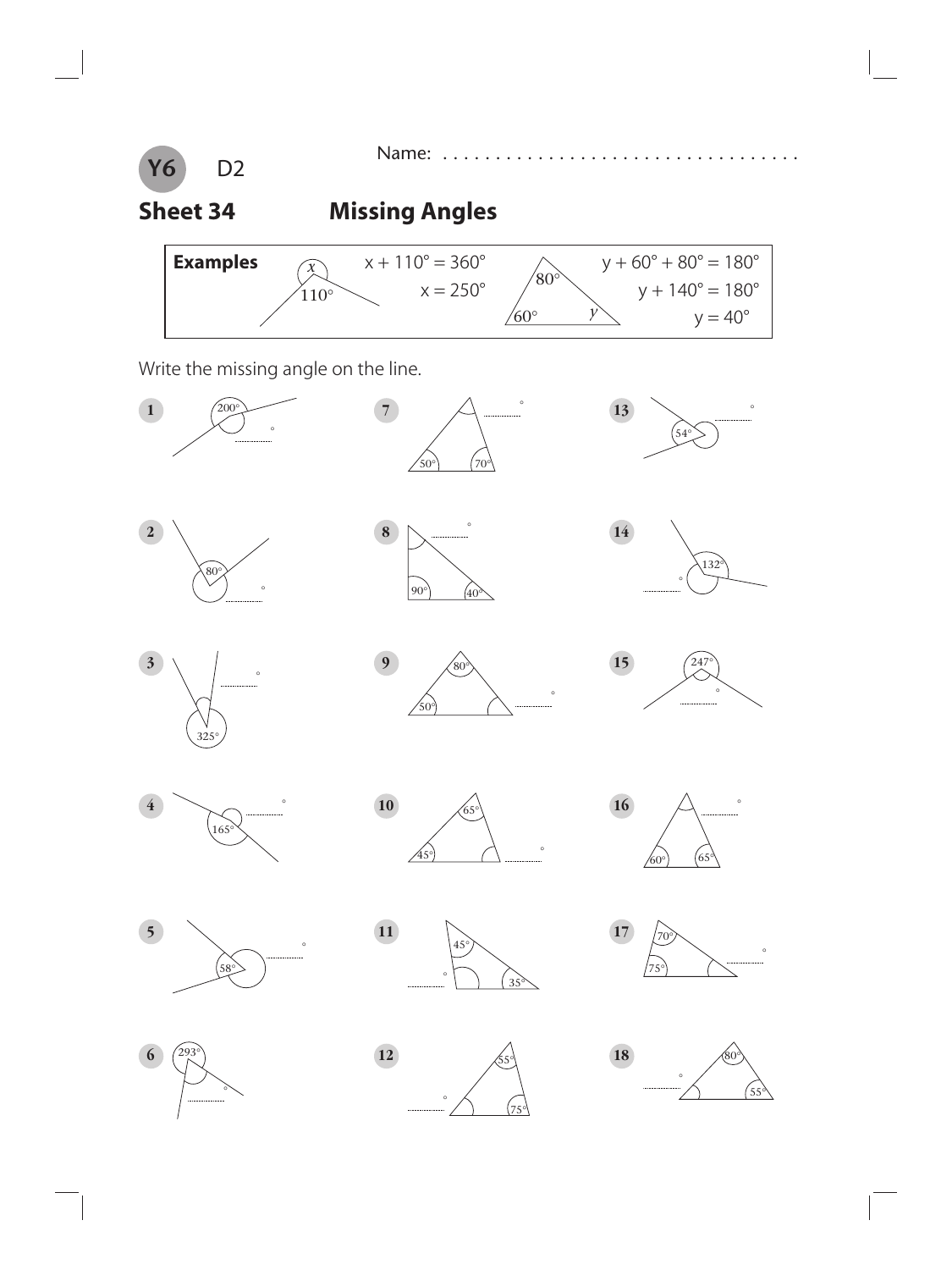

#### **Sheet 35 Co-ordinates**

Plot the co-ordinates in the given order to form two sides of a square or rectangle. Complete the shape and write the missing co-ordinate.

Name: . . . . . . . . . . . . . . . .



(1, 5) (5, 7) (6, 5) ( ) **6** (3, 0) (1, 6) (4, 7) ( )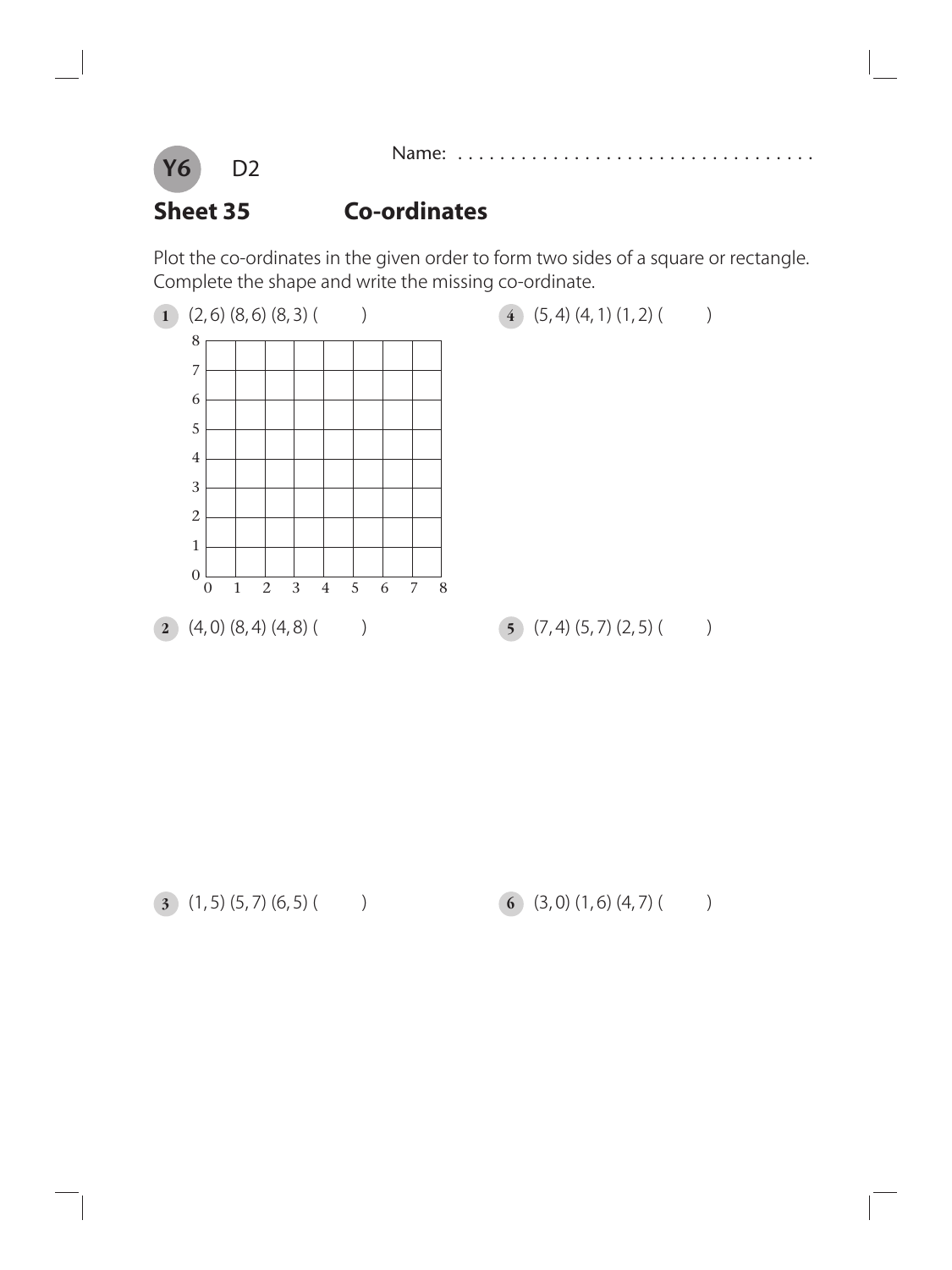

Name: . . . . . . . . . . . . . . . . . . . . . . . . . . . . . . . . . .

Rotate each shape:

b) 180° about X

# **Sheet 36** Reflections, Rotations, Translations

 $\mathbf I$ 

 $\mathbf{I}$ 

П

I

П

 $\blacksquare$ 

 $\blacksquare$ 

Т

Т

П

Т

Т

Т

П

 $\mathbf{I}$  $\blacksquare$ 

Draw the reflection of each shape in the mirror line.



! Translate each shaded a) 90 $^{\circ}$  clockwise about X  $\,$  shape the number of squares shown. I





**10** Left 2 Down 2







**<sup>12</sup>** Left 4 Up 1

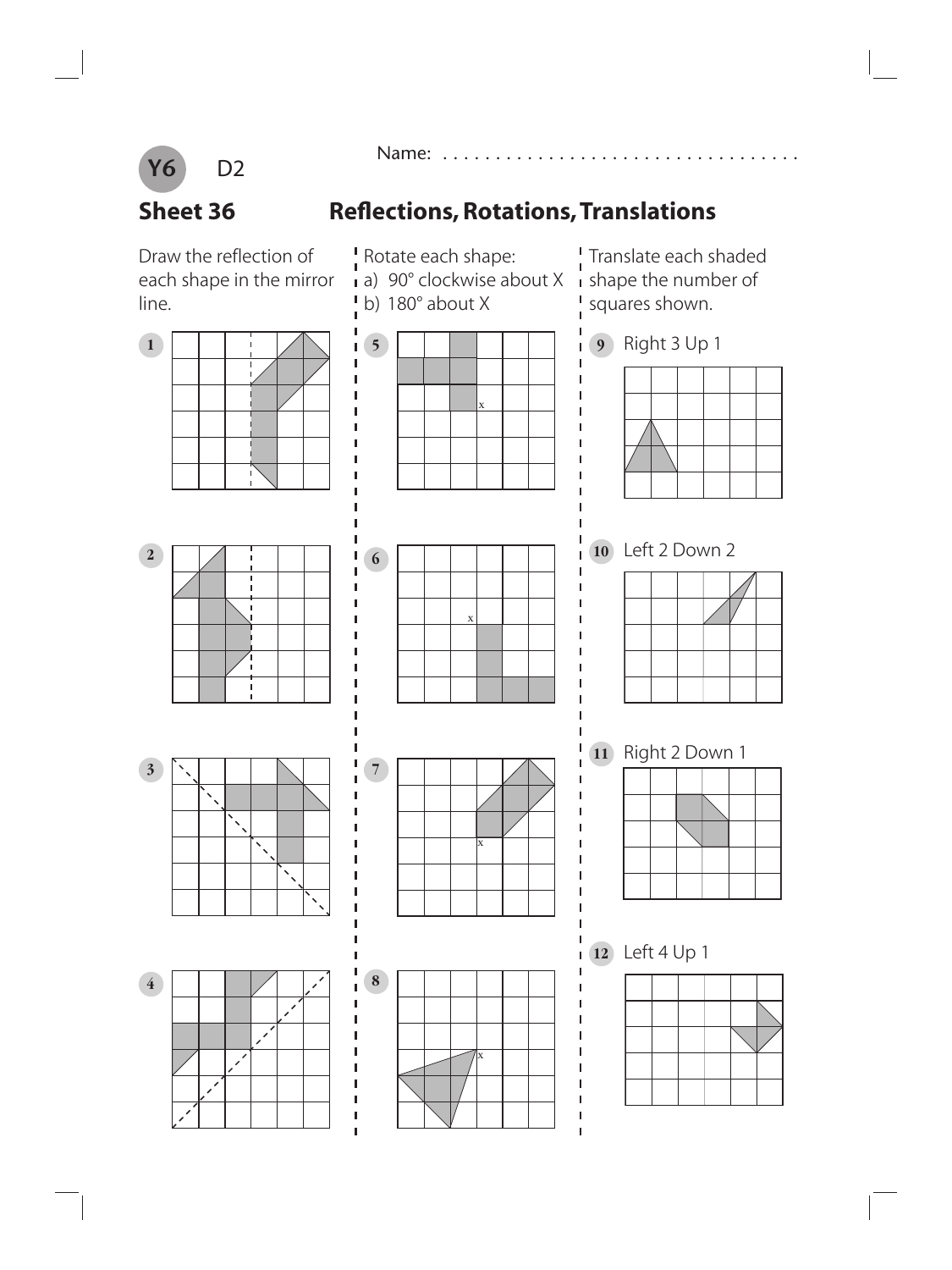

E2

### **Sheet 37 Fractions**

| <b>Examples</b> How many times larger is 20 than 6? Cancel $\frac{12}{20}$ |                                                                     |  |
|----------------------------------------------------------------------------|---------------------------------------------------------------------|--|
| $20 \div 6 = 3\frac{2}{6} = 3\frac{1}{3}$                                  | $\frac{12 \div 4 = 3}{20 \div 4 = 5}$ $\frac{12}{20} = \frac{3}{5}$ |  |
| 20 is 3 $\frac{1}{3}$ times larger than 6.                                 |                                                                     |  |

How many times larger is:

| 75 than 10                     | . | $7$ 1 kg than 80 g             |  |
|--------------------------------|---|--------------------------------|--|
| 46 than 8<br>$\overline{2}$    | . | $\frac{1}{8}$ 1 km than 600 m  |  |
| 70 than 30<br>3 <sup>1</sup>   | . | $9$ 1 m than 40 cm             |  |
| 670 than 100<br>$\overline{4}$ | . | $10$ £1 than 15p               |  |
| £24 than £5<br>5 <sup>1</sup>  | . | $\boxed{11}$ 1 week than 2 day |  |
| 1 litre than 300 ml            |   | 1 hour than 25 minutes         |  |

Cancel each fraction into its simplest form.

| 13 $\frac{\cancel{4}}{\cancel{10}} \frac{2}{5}$ | $\frac{3}{15}$   | 19 $\frac{4}{12}$ | $\begin{array}{r} 22 \\ 18 \end{array}$  | 25 $\frac{10}{16}$                      |
|-------------------------------------------------|------------------|-------------------|------------------------------------------|-----------------------------------------|
| $14 \frac{2}{6}$                                | $17 \frac{6}{9}$ | $\frac{75}{100}$  | $\begin{array}{r} 23 \\ 100 \end{array}$ | $26\frac{2}{12}$                        |
| $15\frac{6}{8}$                                 | $\frac{5}{20}$   | 21 $\frac{8}{10}$ | $24\frac{3}{12}$                         | $\begin{array}{r} 27 \\ 30 \end{array}$ |

Find a number which lies between Arrange each group of each pair of numbers.<br>
Arrange each pair of numbers.<br>
Arrange each group of

| 28 $\frac{2}{5}$ and $\frac{3}{5}$  | 32 $\frac{1}{4}$ and $\frac{1}{6}$ | $36\frac{1}{3}$  |
|-------------------------------------|------------------------------------|------------------|
| 29 1 and $\frac{3}{4}$              | 33 $\frac{9}{10}$ and 1            | $rac{7}{12}$     |
| 30 $\frac{7}{10}$ and $\frac{4}{5}$ | $34\frac{1}{2}$ and $\frac{3}{8}$  | 38 $\frac{4}{5}$ |
| 31 $\frac{1}{3}$ and $\frac{1}{4}$  | 35 $\frac{7}{8}$ and $\frac{7}{9}$ | 39 $\frac{5}{8}$ |

fractions in ascending order.

| 36 $\frac{1}{3}$ , $\frac{2}{5}$ , $\frac{4}{15}$  |  |
|----------------------------------------------------|--|
| 37 $\frac{7}{12}$ , $\frac{2}{3}$ , $\frac{1}{2}$  |  |
| 38 $\frac{4}{5}$ , $\frac{17}{20}$ , $\frac{3}{4}$ |  |
| 39 $\frac{5}{8}$ $\frac{3}{4}$ $\frac{11}{16}$     |  |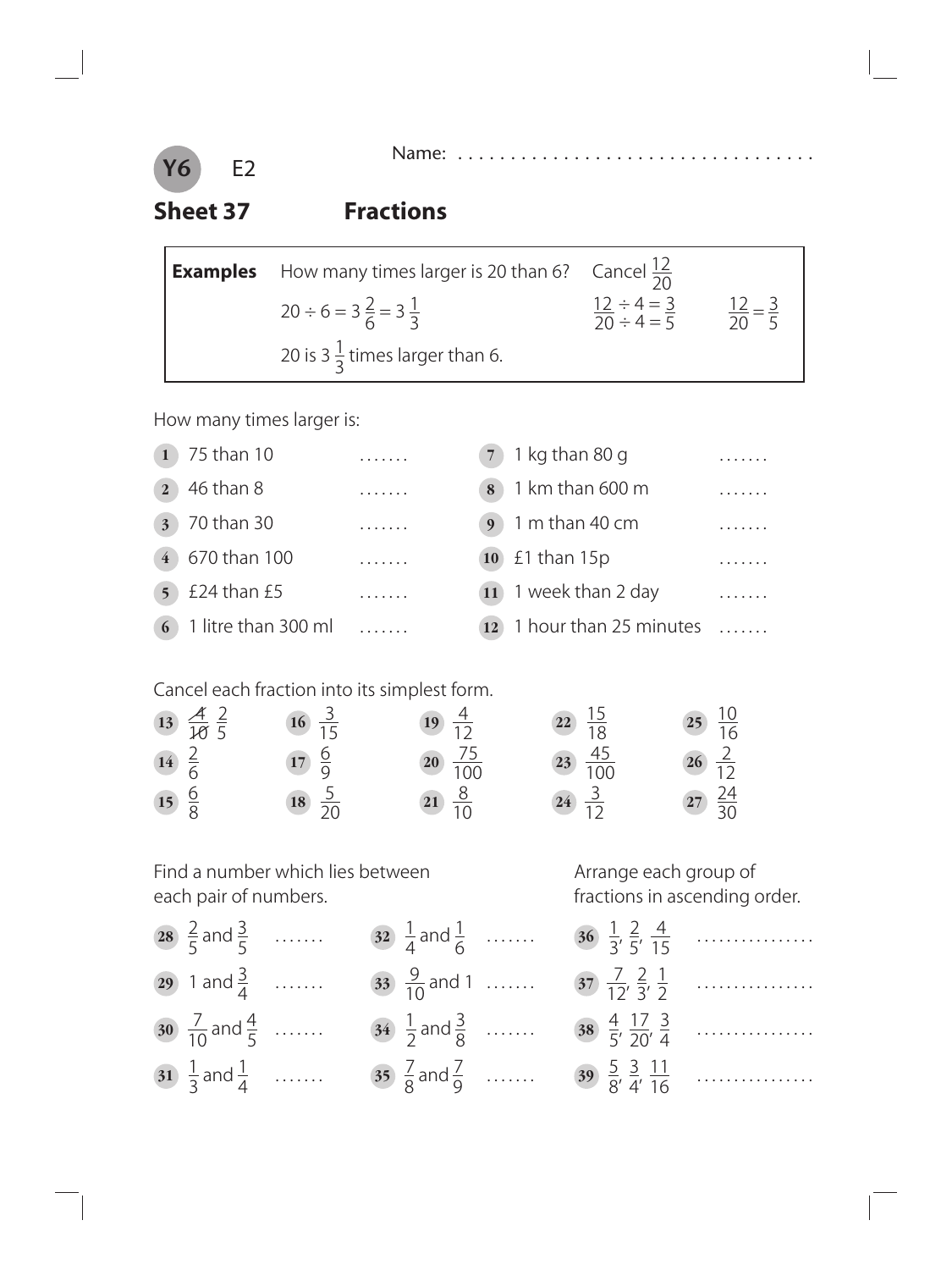

# **Sheet 38 Fractions, Decimals, Percentages**

Name: . . . . . . . .

Colour in the fraction shown. Fill in the boxes.



**9** Complete the table.

| Fractions   |     |           |     |                  |     |  |  |
|-------------|-----|-----------|-----|------------------|-----|--|--|
| Decimals    | 0.5 |           |     | $0.03 \mid 0.72$ | 0.4 |  |  |
| Percentages |     | 50%   17% | 90% |                  |     |  |  |

- **10** What percentage of the boxes contain :
	- a) ticks | %
	- b) crosses | %
		-
	- c) circles %
- 

|  |            | $O O  \times  $ |          |                | $\bigcirc$         |            |
|--|------------|-----------------|----------|----------------|--------------------|------------|
|  |            |                 |          |                |                    |            |
|  |            | $\left(\right)$ | $\times$ |                |                    |            |
|  | $\bigcirc$ |                 |          | $\overline{O}$ | ◯                  |            |
|  |            | $\bigcirc$      | O.       |                | $\bar{\mathsf{X}}$ | $\bigcirc$ |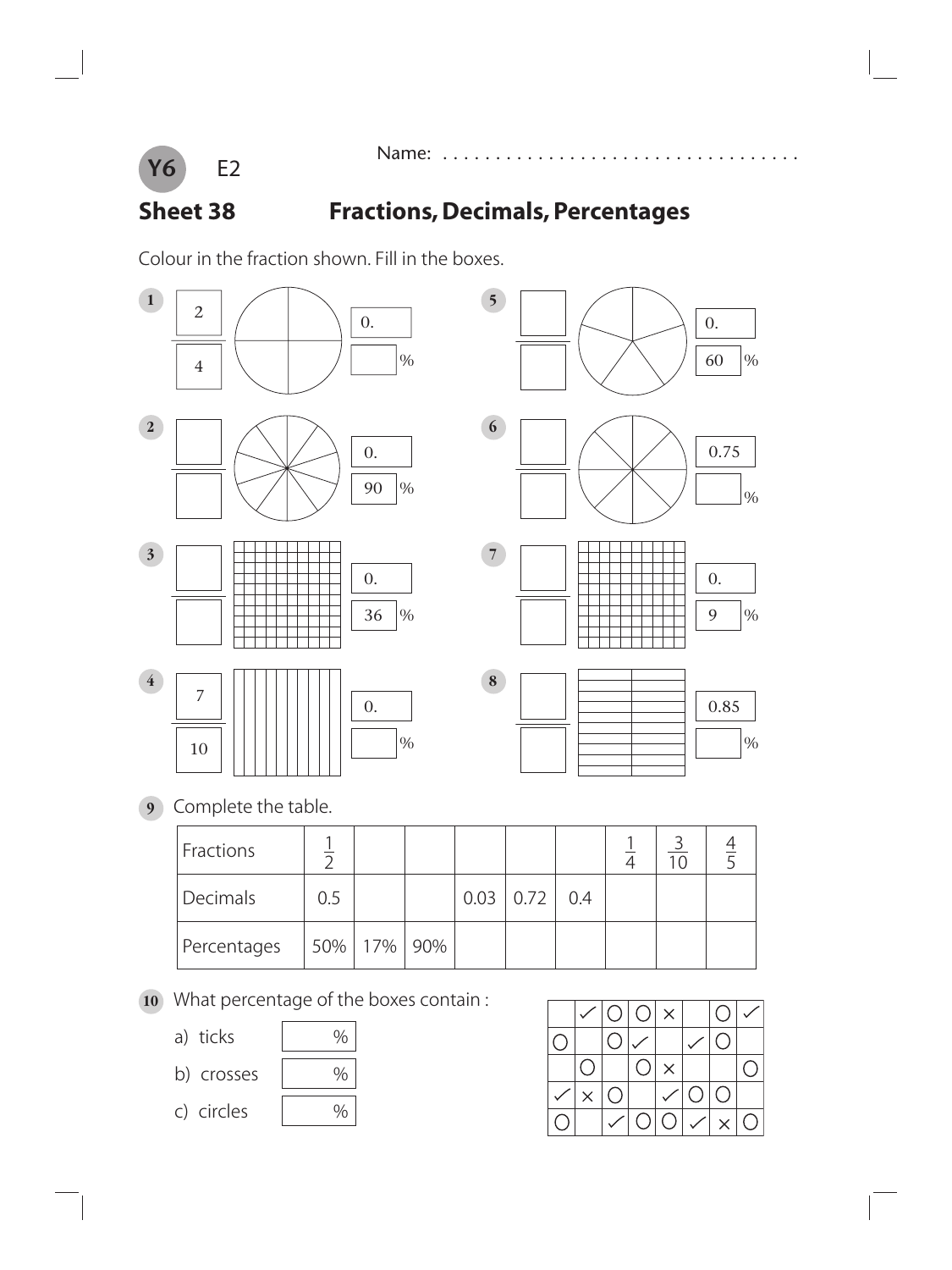

 $\overline{\phantom{a}}$ 

#### Name: . . . . . . . . . . . . . . . . . . . . . . . . . . . . . . . . . .

# **Sheet 39 Fractions/Percentages of Quantities**

|    | <b>Examples</b>                                                        | $\frac{5}{8}$ of 640                                                                  |                 | 10 % of 40                                   | 30% of 40                                                                                                    |                                     |
|----|------------------------------------------------------------------------|---------------------------------------------------------------------------------------|-----------------|----------------------------------------------|--------------------------------------------------------------------------------------------------------------|-------------------------------------|
|    |                                                                        | $(\frac{1}{8} \text{ of } 640) \times 5$ $\frac{1}{10}$ of 40 (10 % of 40) $\times$ 3 |                 |                                              |                                                                                                              |                                     |
|    |                                                                        | $80 \times 5$                                                                         |                 | $40 \div 10$                                 | $4 \times 3$                                                                                                 |                                     |
|    |                                                                        | 400                                                                                   | $4\overline{ }$ |                                              | 12                                                                                                           |                                     |
|    | Work out                                                               |                                                                                       |                 |                                              |                                                                                                              |                                     |
|    | 1 $\frac{1}{3}$ of 15                                                  | $\frac{5}{6}$ of 48                                                                   |                 |                                              |                                                                                                              | <b>9</b> $\frac{7}{10}$ of 250 m  m |
|    | 2 $\frac{1}{10}$ of 90                                                 | 6 $\frac{3}{4}$ of 24                                                                 |                 |                                              |                                                                                                              | 10 $\frac{2}{3}$ of 600 g  g        |
|    | $\frac{1}{5}$ of 35                                                    | $\frac{4}{9}$ of 18                                                                   |                 |                                              | 11 $\frac{5}{8}$ of £4 $f$                                                                                   |                                     |
|    | 4 $\frac{1}{8}$ of 32                                                  | $\binom{8}{7}$ $\frac{2}{7}$ of 63                                                    |                 |                                              |                                                                                                              | 12 $\frac{3}{5}$ of 1 litre  ml     |
|    | Work out                                                               |                                                                                       |                 |                                              |                                                                                                              |                                     |
|    | $\overline{13}$ 10% of 60                                              |                                                                                       | 19              |                                              | 40% of 25p  p                                                                                                |                                     |
|    | $(14)$ 50% of 48                                                       |                                                                                       |                 |                                              | 20 1% of £200 $f$                                                                                            |                                     |
|    | 15 25% of 280                                                          | .                                                                                     | 21              |                                              | 60% of 5 metres  m                                                                                           |                                     |
|    | 16 $20\%$ of 50                                                        |                                                                                       | 22              |                                              | 20% of 2 litres  ml                                                                                          |                                     |
|    | 17 $30\%$ of 400                                                       |                                                                                       |                 |                                              | 23 30% of 200 g  g                                                                                           |                                     |
| 18 | 5% of 1000                                                             |                                                                                       |                 | 5% of £8.40                                  |                                                                                                              | . <b>D</b>                          |
| 25 | 40 questions in a test<br>Jafar gets seven eighths right.<br>He scores | out of 40.                                                                            |                 | A T-shirt costs £4.00.<br>The new price is £ | Its price is reduced by 20%.                                                                                 |                                     |
| 26 | 56 children in the orchestra<br>Four sevenths are in Year 6            | children are not in Year 6.                                                           | 28              | £                                            | June earns 5% interest on her<br>savings. She has £250 in her<br>account. In one year she earns<br>interest. |                                     |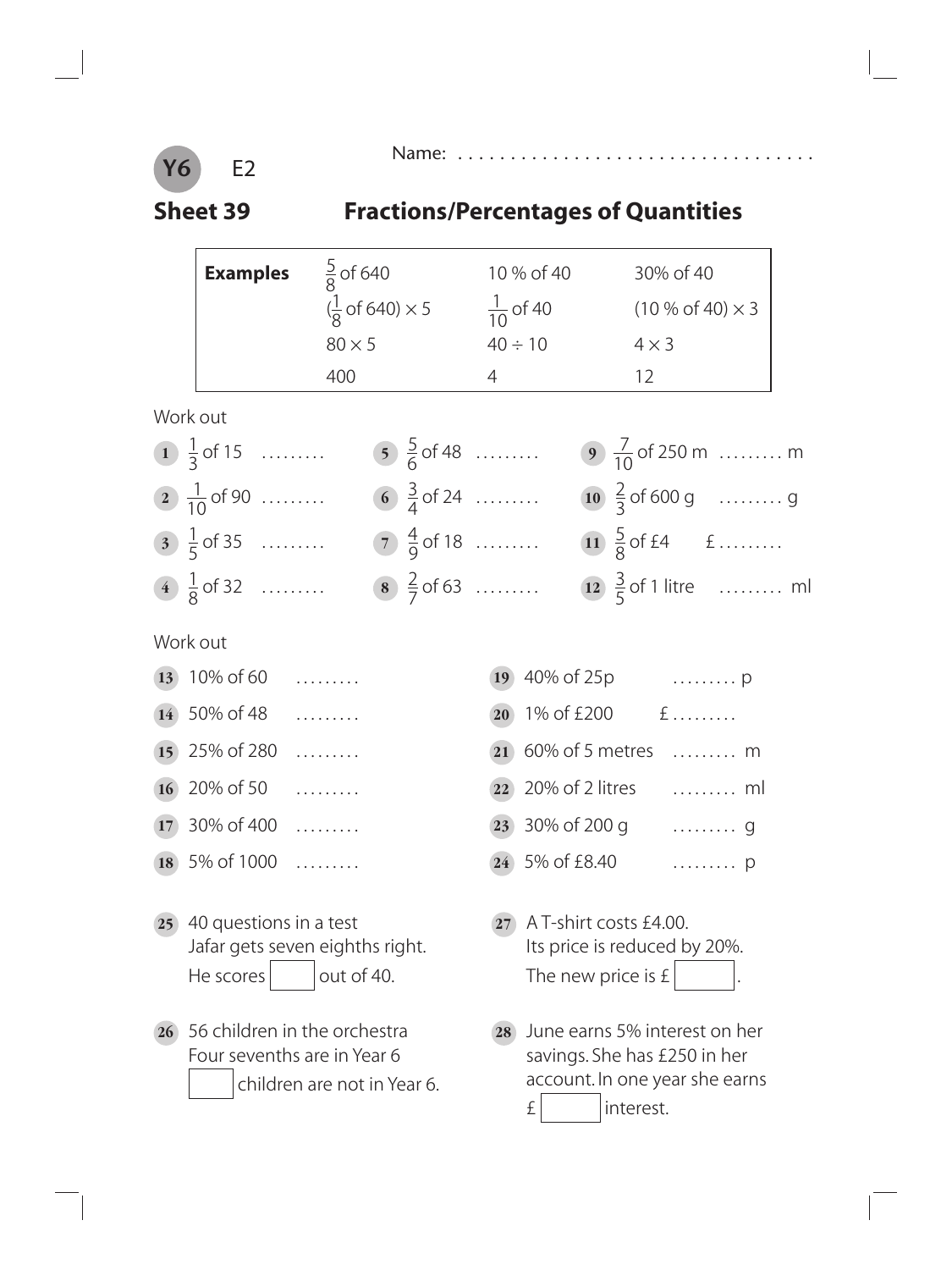| Υ6             | E2                                                                                                                                                              | Name:                                                                                                                                                                  |                                                              |  |  |
|----------------|-----------------------------------------------------------------------------------------------------------------------------------------------------------------|------------------------------------------------------------------------------------------------------------------------------------------------------------------------|--------------------------------------------------------------|--|--|
|                | Sheet 40                                                                                                                                                        | <b>Ratio and Proportion</b>                                                                                                                                            |                                                              |  |  |
|                | Rewrite the ingredients <b>i</b><br>for 30 cookies.                                                                                                             | <b>PEANUT COOKIES</b><br>75 g butter<br>50 g peanut butter<br>125 g sugar<br>100 g flour<br>25 g peanuts<br>Makes 10                                                   | Rewrite the<br>$\mathbf{2}$<br>ingredients for<br>6 cookies. |  |  |
| 3 <sup>1</sup> | Complete each sentence.<br>a) There are<br>b) There are                                                                                                         | A necklace is made using this pattern of beads. $\bullet$ $\bullet$ $\circ$ $\circ$ $\circ$<br>white beads in every 45 beads.<br>black beads for every 45 white beads. |                                                              |  |  |
| $\overline{4}$ | AB is twice as long as BC.<br>How long is AB?                                                                                                                   | m                                                                                                                                                                      | $24 \text{ m}$                                               |  |  |
| 5 <sup>1</sup> | One can of beans weighs 200 g.                                                                                                                                  | How many cans are there in a box weighing 9.6 kg?                                                                                                                      |                                                              |  |  |
| 6              | A plank is 2 metres long. It is cut into two lengths. The longer piece is four<br>times the length of the shorter piece.<br>How long is each length?<br>cm<br>m |                                                                                                                                                                        |                                                              |  |  |
| 7              | There are 60 children in Year 6. Three in every five are boys.<br>How many girls are there?                                                                     |                                                                                                                                                                        |                                                              |  |  |
| 8              | For every 2 packets of plain crisps sold, 7 flavoured packets are sold.<br>Altogether 63 packets are sold. How many of these were plain?                        |                                                                                                                                                                        |                                                              |  |  |
| 9              | miss a day?                                                                                                                                                     | In November, 3 in every 7 children in a class were absent at least once.<br>There are 28 children in the class. How many of the children did not                       |                                                              |  |  |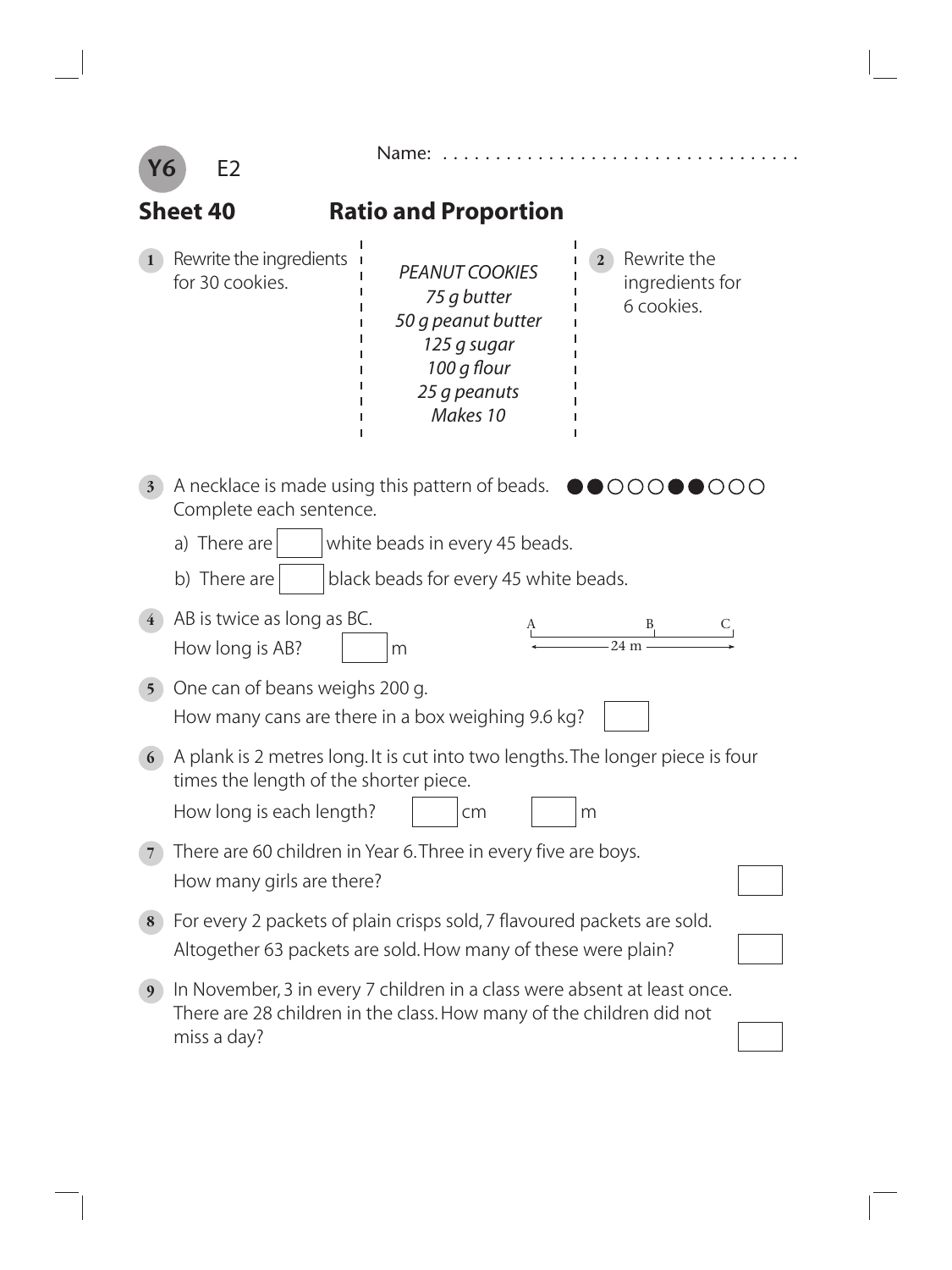

#### Name: . . . . . . . . . . . . . . .

#### **Sheet 41 Decimal Numbers**

Arrange the decimals in ascending order.

Write the number which lies halfway between each pair of numbers.

| $62$ and 3             | .        | $(11)$ 0.361 and 0.367 |   |
|------------------------|----------|------------------------|---|
| $(7)$ 1.64 and 1.7     | $\cdots$ | $(12)$ 1.285 and 1.295 | . |
| $(8)$ 10.7 and 11      |          | 13 5.47 and 5.48       | . |
| <b>9</b> 2.86 and 2.92 |          | 14 0.6 and 0.65        | . |
| $(10)$ 3.41 and 3.408  |          | 15 8.11 and 8.16       |   |

| 11 0.361 and 0.367 |          |
|--------------------|----------|
| 12 1.285 and 1.295 | $\sim$   |
| 13 5.47 and 5.48   | .        |
| 14 0.6 and 0.65    | $\ldots$ |
| $15.811$ and $816$ |          |

Write the missing number in the box.



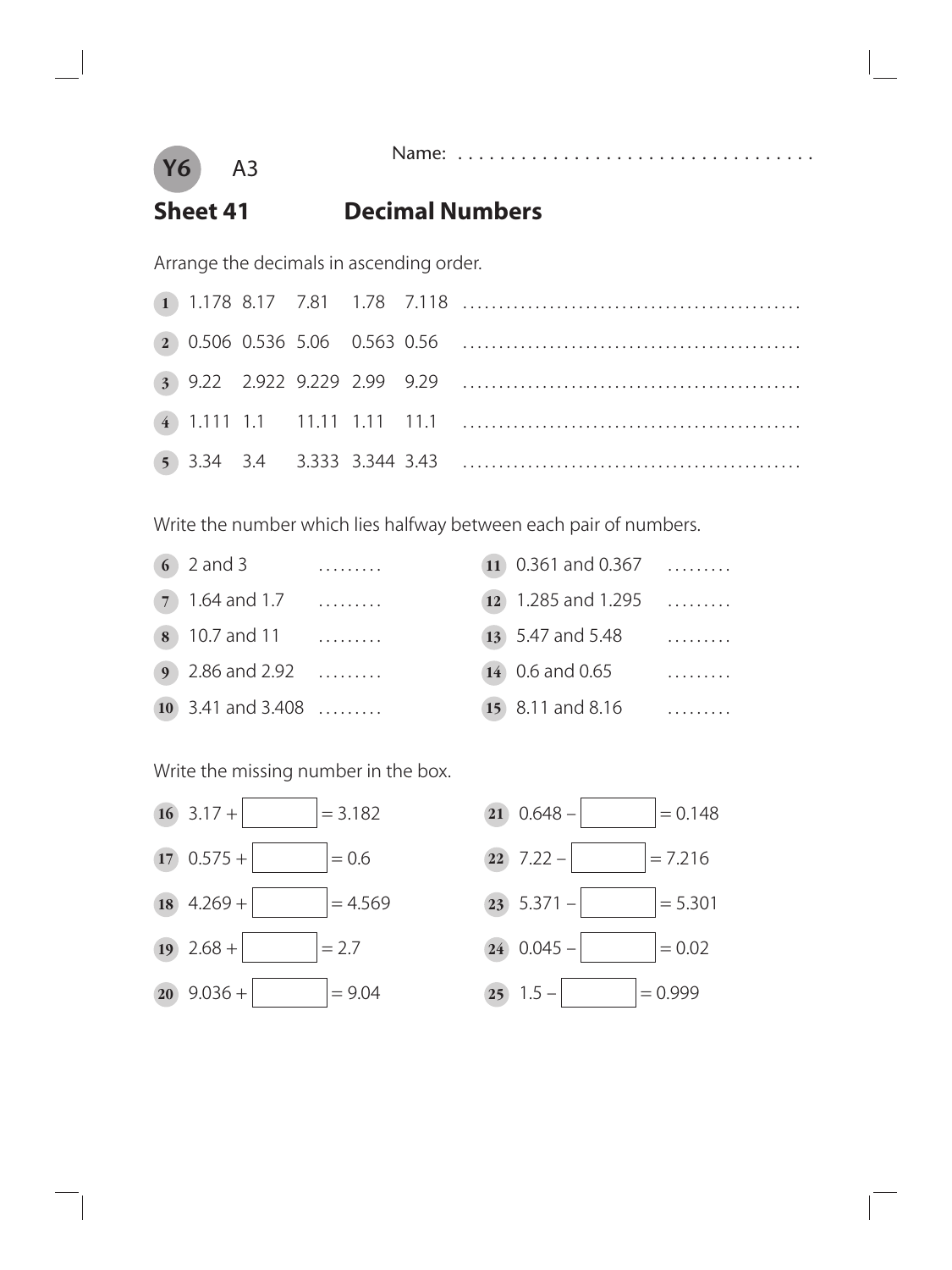

### **Sheet 42 Mental Calculations**

Name: .

Write the missing number in the box.



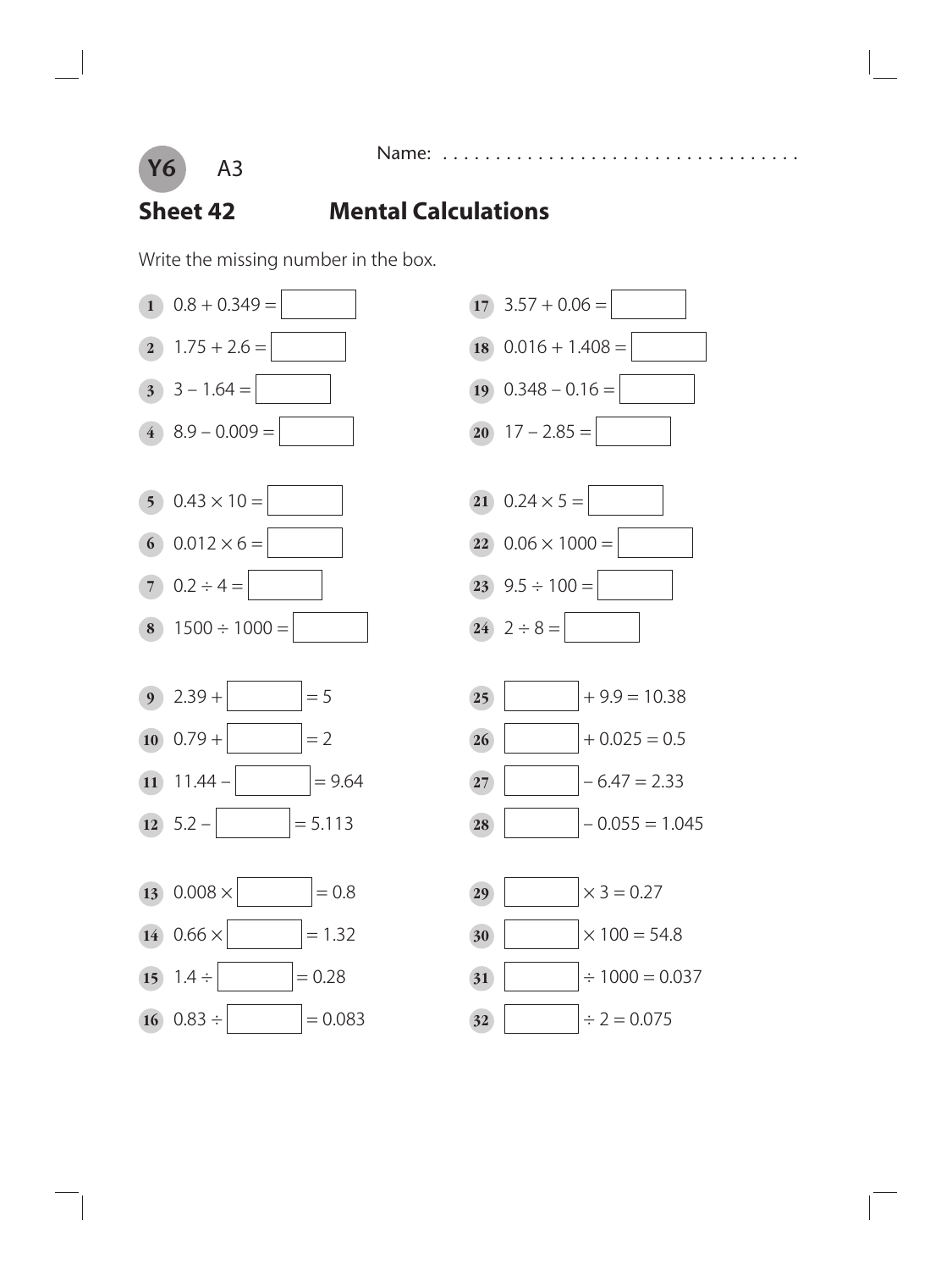

÷,

### **Sheet 43 Mental Word Problems**

Write the missing number in the box.

| $\mathbf{1}$   | A water butt holds 31.7 litres. 12.9 litres is added.<br>The butt now holds<br>litres.                                |
|----------------|-----------------------------------------------------------------------------------------------------------------------|
| $\mathbf{2}$   | A plank is 3 metres long. 1.25 m is sawn off.<br>The plank is now<br>m long.                                          |
| 3 <sup>1</sup> | One cake costs £0.65. Four cakes cost £                                                                               |
|                | Ten boxes of cereal weigh 7.5 kg. One box weighs<br>kg.                                                               |
| 5 <sup>5</sup> | There is 2.5 kg of potatoes in a bag. 1.8 kg is used.<br>There is<br>kg left.                                         |
| 6              | A motor car race is 50 laps of the circuit. One lap is 3.2 km.<br>The race is<br>km long.                             |
| 7              | Helen has £1.38. Cindy has £2.47. Cindy has £<br>more than Helen.                                                     |
| 8              | Two litres of lemonade is poured equally into 8 glasses.<br>There is<br>litres in each glass.                         |
| 9 <sup>°</sup> | The temperature in Glasgow is 18.9°C. In London it is 2.5°C warmer.<br>$\mathrm{C}$ .<br>The temperature in London is |
| <b>10</b>      | One bottle holds 0.7 litres. 6 bottles hold<br>litres.                                                                |
| <b>11</b>      | A computer game costs £4.95. Chico pays for it with a £10 note.<br>He receives £<br>change.                           |
| <b>12</b>      | A ribbon is 4 metres long. It is cut into 20 equal lengths.<br>Each length is<br>m.                                   |
| 13             | Three Iollies cost £ 2.10. One Iolly costs £                                                                          |
| <b>14</b>      | At birth Lily weighed 3.7 kg. Five months later she weighed 6.25 kg.<br>Her weight had increased by<br>kg.            |
| <b>15</b>      | A pin weighs 0.2 grams. 150 pins weigh<br>g.                                                                          |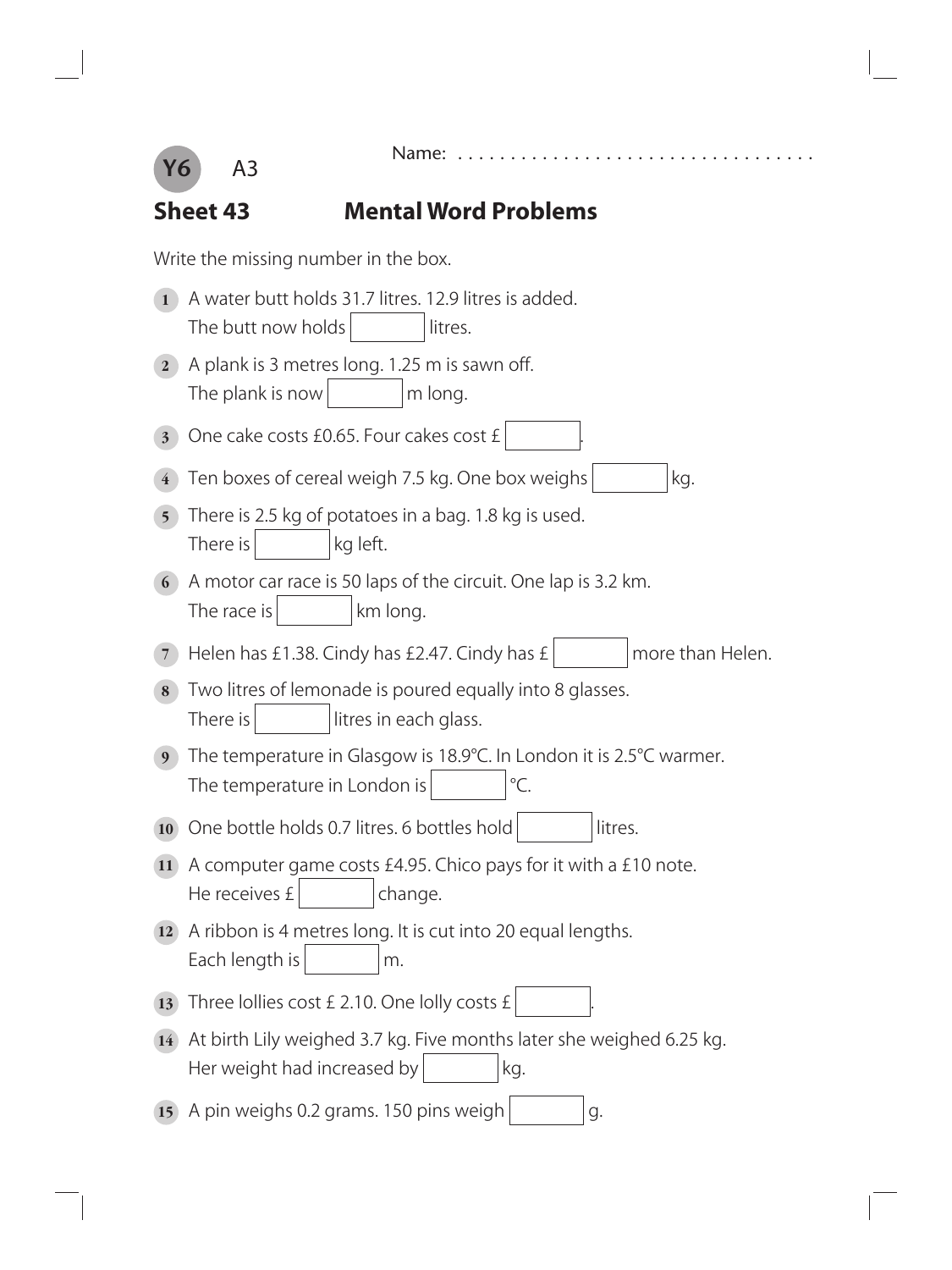

### **Sheet 44 Multi-step Problems**

| <b>Example</b> A lorry is 2.48 metres wide. | 28.5 cm $\times$ 2 = 57 cm |  |
|---------------------------------------------|----------------------------|--|
| The gap between the lorry and               | $2.48 m = 248 cm$          |  |
| the side of the road is 28.5 cm on          | $248$ cm + 57 cm = 305 cm  |  |
| either side. How wide is the road?          | Answer 3.05 m              |  |

Show your calculations and any working out.

| How many hours are there in the<br>3 summer months, June, July and<br>August?                                                | One lap of a running track is 400 m.<br>$\overline{4}$<br>Reeta runs the same number of laps<br>each day. In 5 days she runs 32 km.<br>How many laps does she run each<br>day? |
|------------------------------------------------------------------------------------------------------------------------------|--------------------------------------------------------------------------------------------------------------------------------------------------------------------------------|
| Answer                                                                                                                       | Answer                                                                                                                                                                         |
| Beef costs £8.60 per kilogram.<br>2 <sup>1</sup><br>Vincent buys 400 g. How much<br>change will he receive from £10?         | The combined weight of 2 parcels<br>5 <sup>1</sup><br>is 1.42 kg. The heavier parcel weighs<br>0.28 kg more than the lighter one.<br>What does each parcel weigh?              |
| Answer<br>£                                                                                                                  | Answers<br>kg<br>kg                                                                                                                                                            |
| Eight 150 ml glasses are filled from<br>$3^{\circ}$<br>a jug holding 1.65 litres of orange<br>juice. How much juice is left? | Aaron buys 3 ice creams for £0.85<br>6<br>each and 2 lollies. He pays £5 and<br>receives £1.15 change. What does<br>one lolly cost?                                            |
| Answer<br>ml                                                                                                                 | Answer<br>£                                                                                                                                                                    |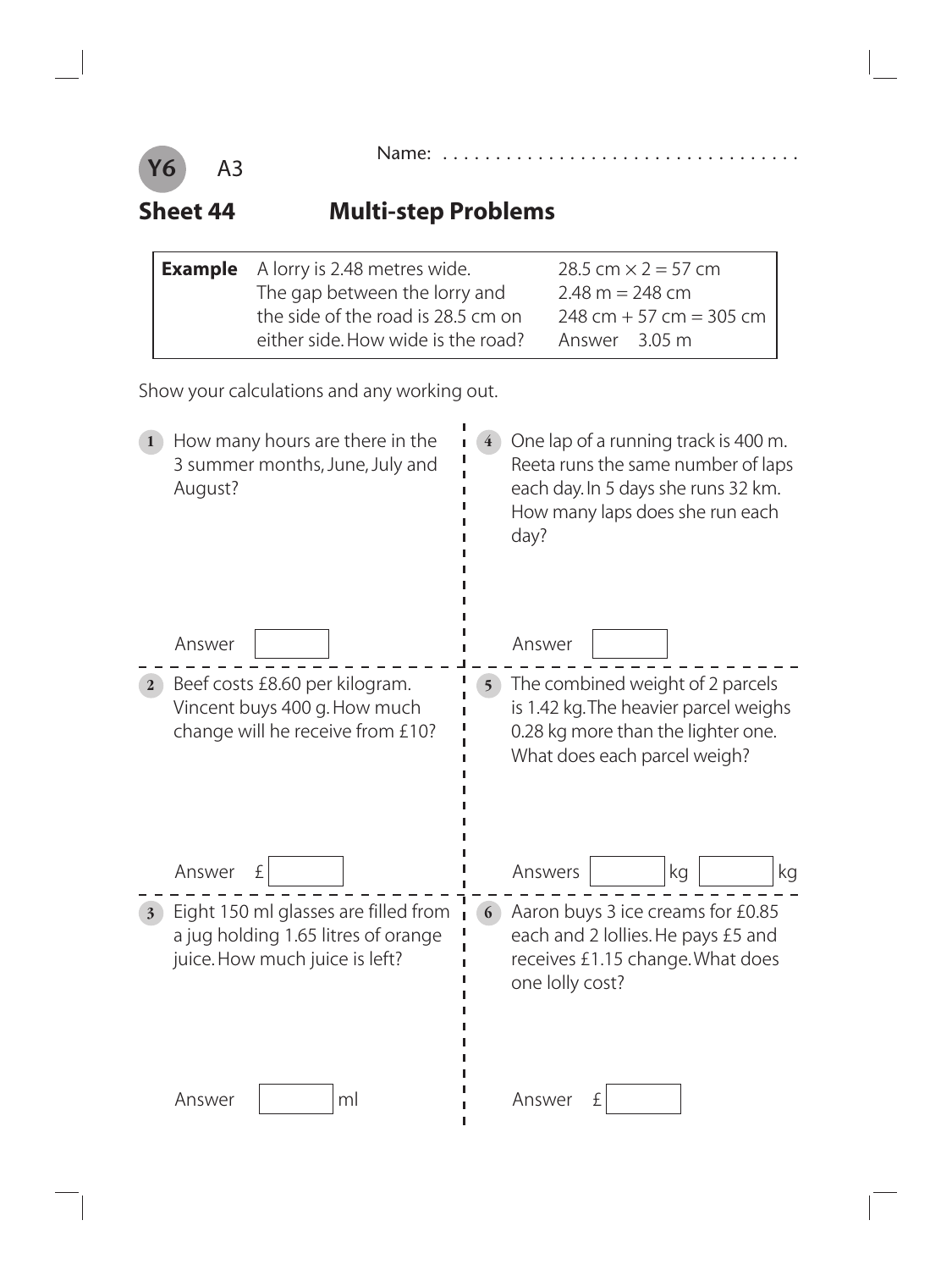

### **Sheet 45 Word Problems**

Show your calculations. Write the answer in the box.

| A box of 60 apples weighs 8.6 kg.<br>The box weighs 0.2 kg. What is<br>the mean weight of one apple?<br>$8.6 - 0.2 = \dots \dots$<br>$\dots$ $\div$ 60 = $\dots$ | There is 32.4 litres of petrol in a car.<br>3 <sup>1</sup><br>The car travels 120 miles.<br>There is now 15.6 litres left. What is<br>the mean amount of petrol used in<br>litres per mile?          |  |  |  |
|------------------------------------------------------------------------------------------------------------------------------------------------------------------|------------------------------------------------------------------------------------------------------------------------------------------------------------------------------------------------------|--|--|--|
| Answer                                                                                                                                                           | litres per mile                                                                                                                                                                                      |  |  |  |
| g                                                                                                                                                                | Answer                                                                                                                                                                                               |  |  |  |
| A room is 3.8 m long and 4.5 m<br>$\mathbf{2}$<br>wide. How much will it cost to<br>cover the room with carpet<br>costing £12.90 per square metre?               | A baker mixes 3.75 kg of brown<br>$\overline{4}$<br>flour with some white flour. He uses<br>tha mixed flour to make 24 loaves.<br>Each loaf uses 0.25 kg of flour.<br>How much white flour was used? |  |  |  |
| Answer                                                                                                                                                           | Answer                                                                                                                                                                                               |  |  |  |
| £                                                                                                                                                                | kg                                                                                                                                                                                                   |  |  |  |

Write a word problem for each calculation.

Use a different context (money, length, weight, etc.) for each problem.

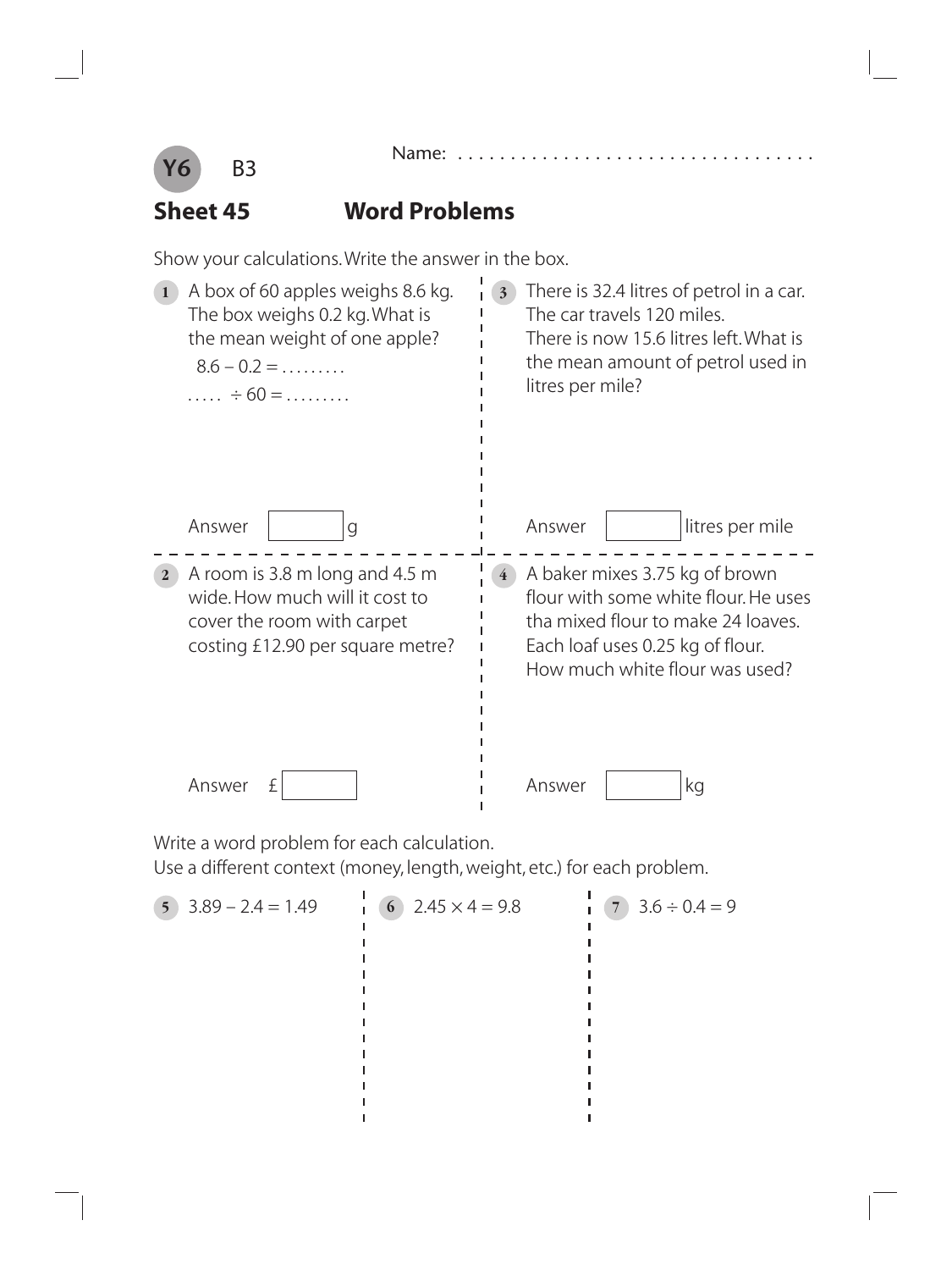

#### **Sheet 46 Divisibility Tests and Factors**

| Whole numbers are divisible by:              |
|----------------------------------------------|
| 2 if the number is even                      |
| 3 if the sum of the digits is divisible by 3 |
| 4 if the last 2 digits are divisible by 4    |
| 5 if the last digit is 0 or 5                |

 6 if the number is even and divisible by 3 8 if the last 3 digits are divisible by 8 9 if the sum of the digits is divisible by 9 10 if the last digit is 0.

Write True or False for each statement.

|              | $1$ 3915 is divisible by 5.              |  |
|--------------|------------------------------------------|--|
| $\mathbf{2}$ | 1485 is divisible by 3. $\dots$          |  |
|              | $\left(3\right)$ 705 is divisible by 10. |  |
|              | $(4)$ 4132 is divisible by 8.            |  |
|              | 5 2574 is divisible by 6. $\ldots$       |  |
|              | 6 2245 is divisible by 2. $\ldots$       |  |
|              | $(7)$ 5787 is divisible by 9.            |  |
|              | 8 1392 is divisible by 4. $\ldots$       |  |

| <b>9</b> 1436 is divisible by 6. $\ldots$<br>10 2376 is divisible by 8. $\ldots$<br>11) 1639 is divisible by 3. $\ldots$<br>$(12)$ 5004 is divisible by 5.<br>13 3970 is divisible by 10.<br>$(14)$ 7138 is divisible by 2.<br>15 2956 is divisible by 4. $\ldots$ |
|--------------------------------------------------------------------------------------------------------------------------------------------------------------------------------------------------------------------------------------------------------------------|

Fill in the boxes to complete the prime factors of these numbers.

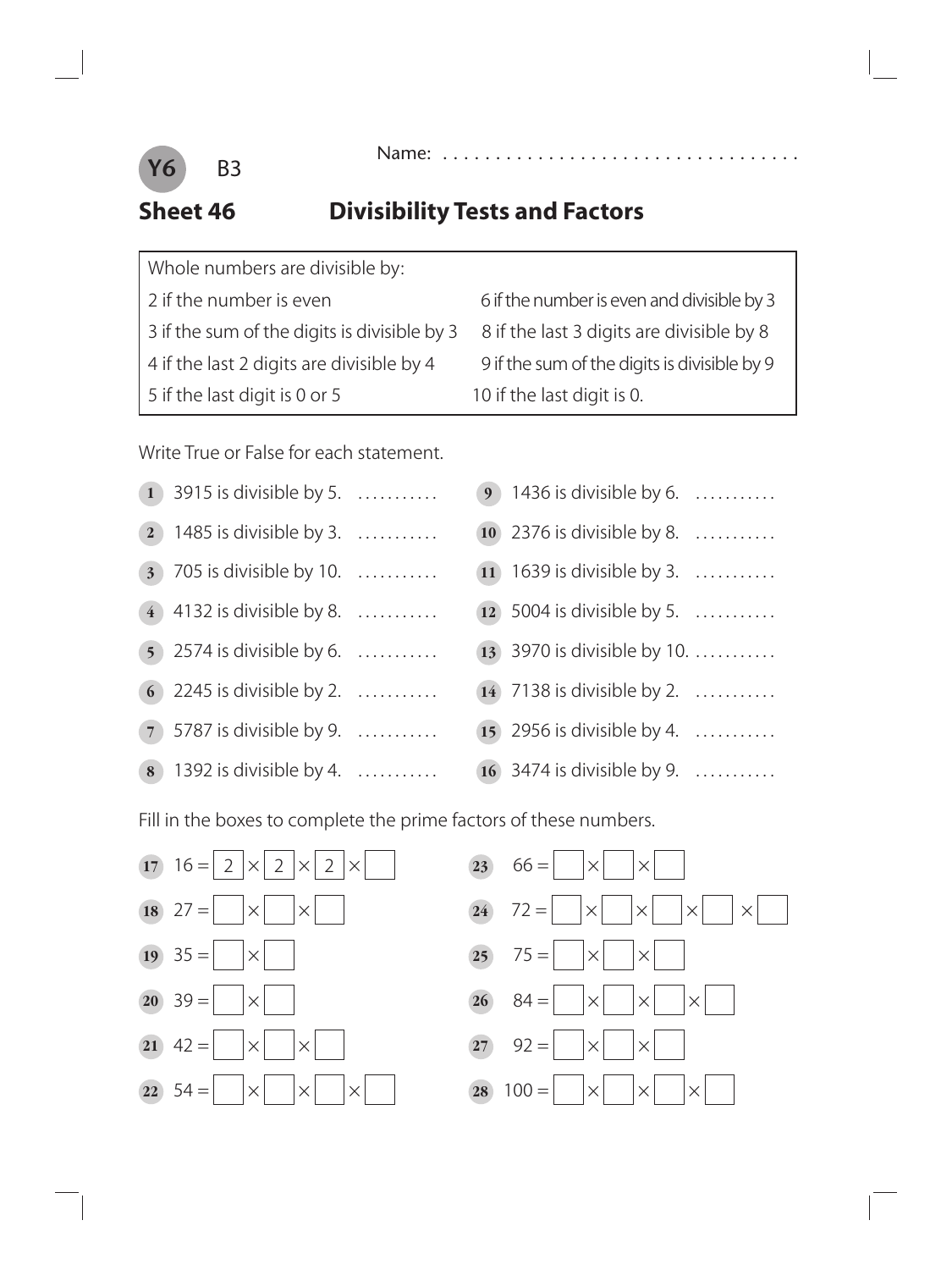



#### **Sheet 47 Statements and Puzzles**

Find 3 examples to match each statement.

| Multiplying a decimal number by<br>1000 moves every digit 3 places to<br>the left.<br>$0.627 \times 1000 = 627.0$ | The sum of 5 consecutive numbers<br>$3^{\circ}$<br>is half the middle number<br>multiplied by 10. |
|-------------------------------------------------------------------------------------------------------------------|---------------------------------------------------------------------------------------------------|
| A multiple of 14 is also a<br>$\mathbf{2}$<br>multiple of 7.                                                      | Multiplying a whole number by<br>0.25 is the same as dividing by 4.                               |
|                                                                                                                   |                                                                                                   |
|                                                                                                                   |                                                                                                   |
|                                                                                                                   |                                                                                                   |
| I think of a number.                                                                                              | I think of a number.                                                                              |
| I multiply by 4.                                                                                                  | I add 14.                                                                                         |
| I subtract 27.                                                                                                    | I multiply by 9.                                                                                  |
| The answer is 85.                                                                                                 | The answer is 225.                                                                                |
| My number is                                                                                                      | My number is                                                                                      |
| I think of a number.<br>6                                                                                         | I think of a number.<br>8                                                                         |
| I divide by 25.                                                                                                   | I subtract 126.                                                                                   |
| l add 66.                                                                                                         | I divide by 19.                                                                                   |
| The answer is 90.                                                                                                 | The answer is 46.                                                                                 |
| My number is                                                                                                      | My number is                                                                                      |
| Write the missing number in the box.                                                                              |                                                                                                   |
| $+23 \times 7 = 840$<br>9                                                                                         | $\times$ 50) – 3.5 = 4.5<br><b>11</b>                                                             |
| $-72$ ) ÷ 5 = 3.6<br><b>10</b>                                                                                    | $\div 8$ ) + 27 = 42<br>12)                                                                       |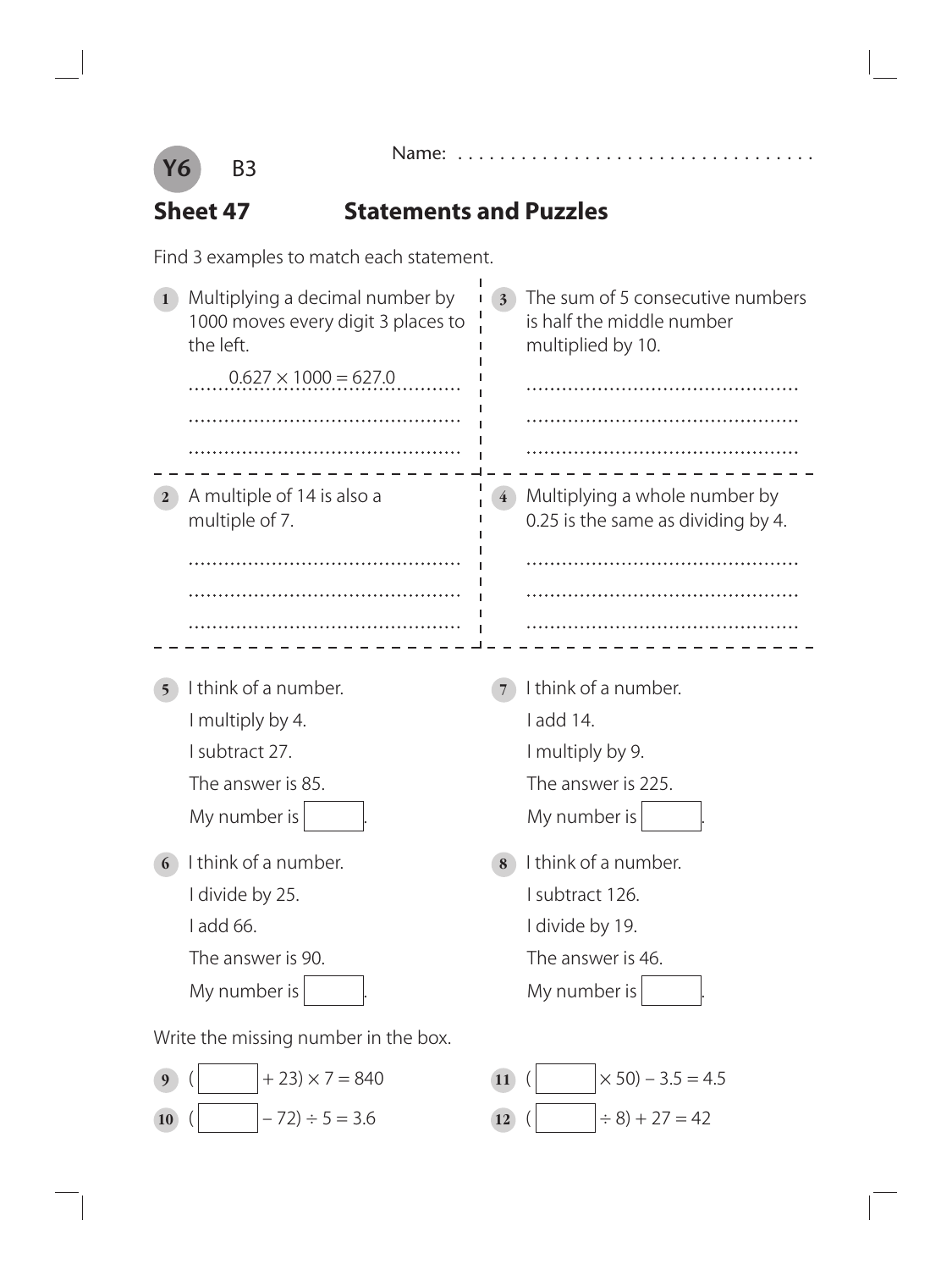

Name: . . . . . . . . . . . . . . . . . . . . . . . . . . . . . . . . . .

#### **Sheet 48 Three-dimensional Shapes**



**1** Write each of the letters A–L by the name of the correct shape.

|      | pentagonal prism  octahedron |      |          | triangular prism             |
|------|------------------------------|------|----------|------------------------------|
| cube |                              |      | cylinder | square based pyramid         |
|      | hemisphere                   | cone |          | dodecahedron                 |
|      | octagonal prism              |      |          | tetrahedron  hexagonal prism |

**2** Complete the table for these prisms.

| Prism      | Faces | Edges | Vertices |
|------------|-------|-------|----------|
| triangular |       |       |          |
| cuboid     |       |       |          |
| pentagonal |       |       |          |
| hexagonal  |       |       |          |
| heptagonal |       |       |          |
| octagonal  |       |       |          |
| nonagonal  |       |       |          |
| decagonal  |       |       |          |

**3** Write the letters of three shapes with:

| a) faces with parallel edges      | . | . | . |
|-----------------------------------|---|---|---|
| b) faces with perpendicular edges |   | . |   |
| c) parallel faces                 | . |   |   |
| d) perpendicular faces            |   |   |   |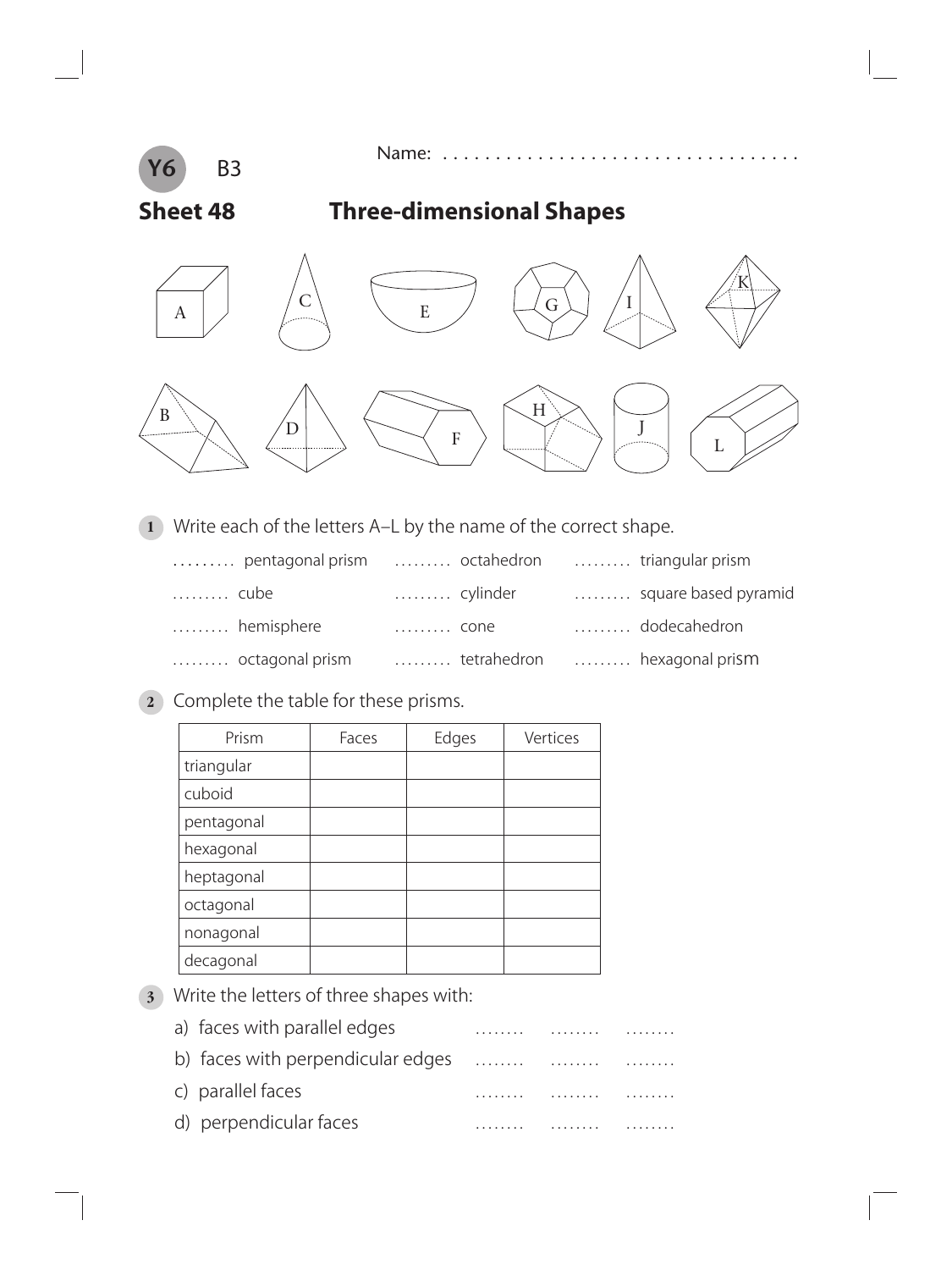

#### **Sheet 49 Pie Charts**

Complete the table using the information displayed in the pie chart.

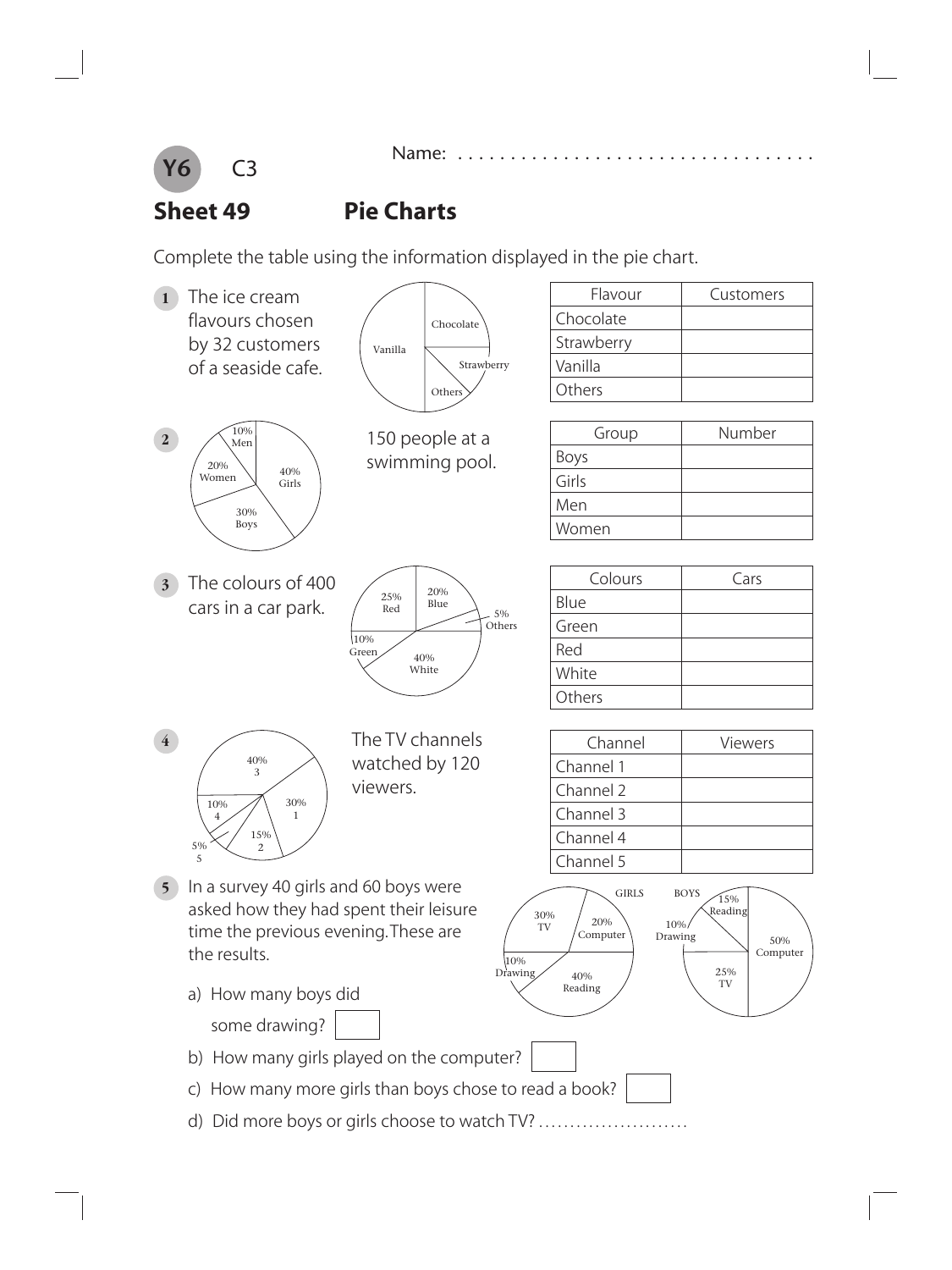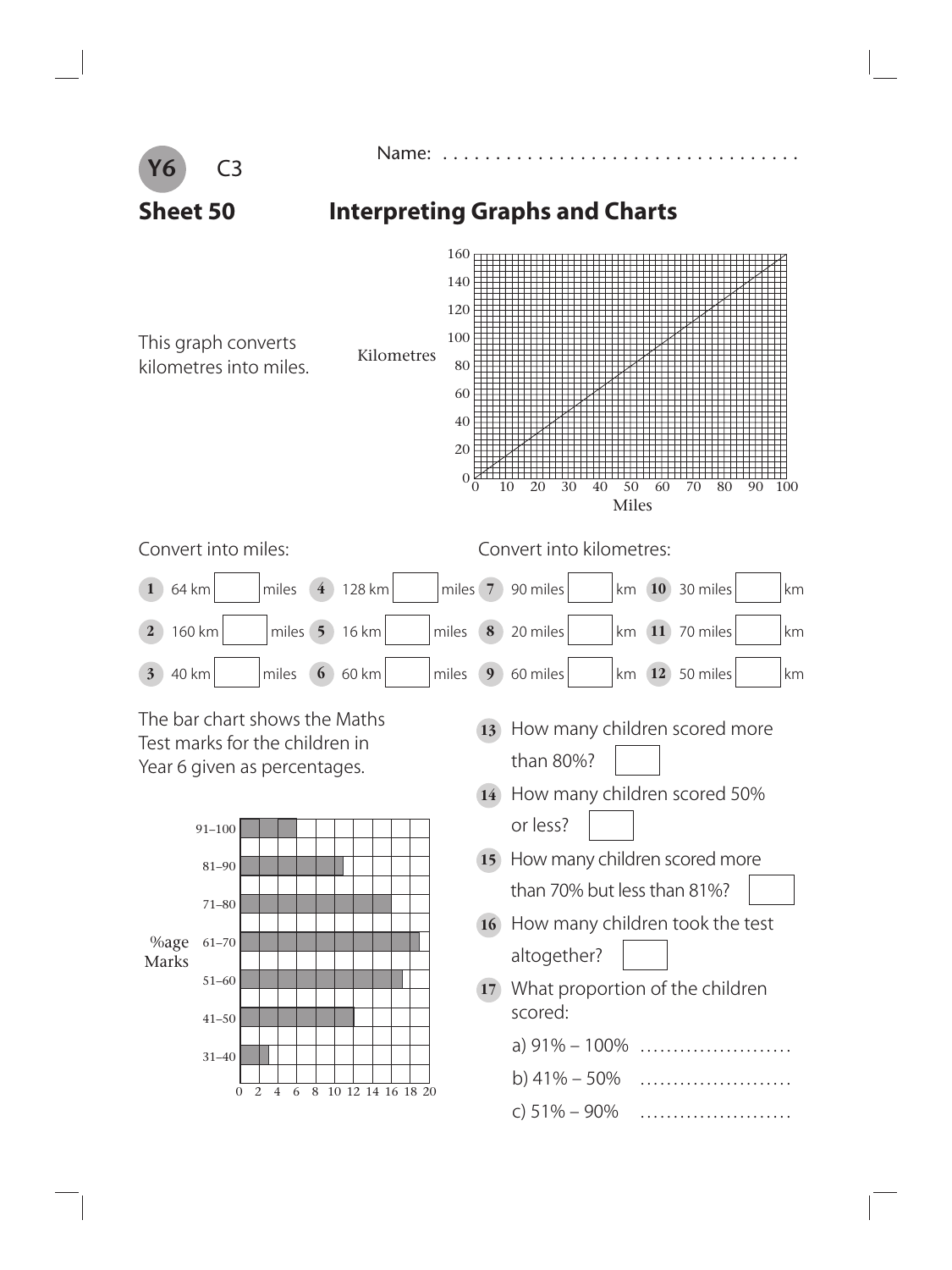

# **Sheet 51 Probability**

Describe the probability of each spinner landing on the numbers shown.

| $\mathbf{1}$   | 2<br>3<br>1<br>$\overline{4}$<br>7<br>5<br>6 | $\overline{\mathbf{3}}$ | 3<br>$\overline{2}$<br>$\overline{2}$<br>$\mathbf 1$  |  |
|----------------|----------------------------------------------|-------------------------|-------------------------------------------------------|--|
|                | a) an odd number                             |                         | $a)$ 1                                                |  |
|                | b) an even number                            |                         | b) $2$                                                |  |
|                | c) 8                                         |                         | c) an odd number                                      |  |
|                | d) less than 8                               |                         | d) an even number                                     |  |
| $\overline{2}$ | 3<br>3<br>2<br>$\mathbf{2}$<br>3<br>3        | $\overline{\mathbf{4}}$ | $\mathbf{1}$<br>$\overline{4}$<br>3<br>$\overline{2}$ |  |
|                | a) $3$                                       |                         | a) an odd number                                      |  |
|                | b) more than 3                               |                         | b) an even number                                     |  |
|                | less than 3<br>$\mathsf{C}$                  |                         | a square number<br>C)                                 |  |
|                | d) an odd number                             |                         | d) a prime number                                     |  |

Describe the probability of these events. Use your judgement to place them on the scale below.

|   | impossible                                       |                                                           |   |
|---|--------------------------------------------------|-----------------------------------------------------------|---|
|   |                                                  |                                                           |   |
|   |                                                  | 10 One of your classmates will become a famous artist.    |   |
|   | 9 It will rain on the 10th January next year.    |                                                           |   |
| 8 |                                                  | More than 3 children will be absent from school tomorrow. | . |
|   | 7 The Prime Minister's favourite colour is blue. |                                                           |   |
|   |                                                  | 6 An astronaut will land on Mars in your lifetime.        |   |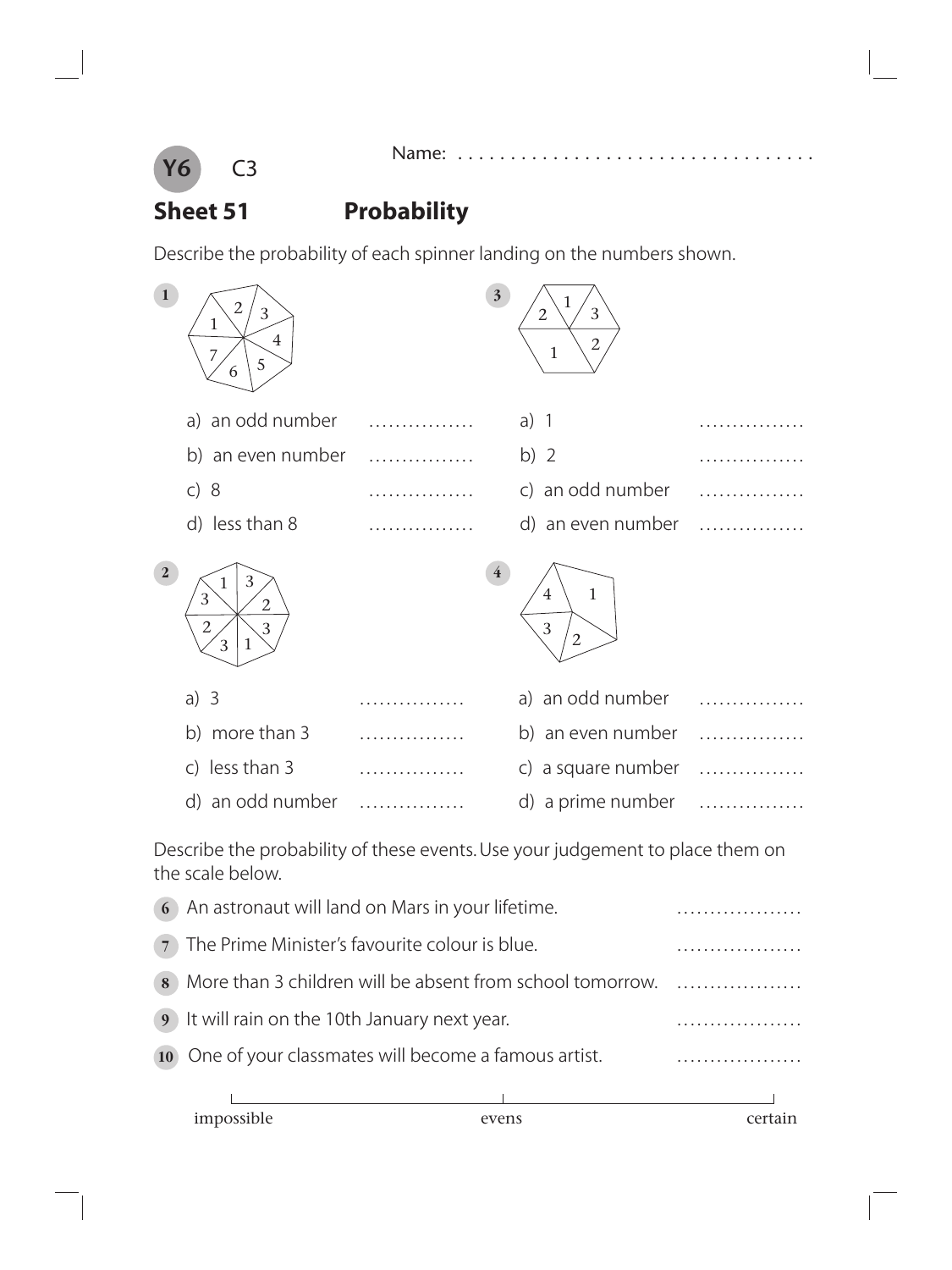**Y6** D3

**Sheet 52 Metric Units**

Name: . .

Fill in the boxes.

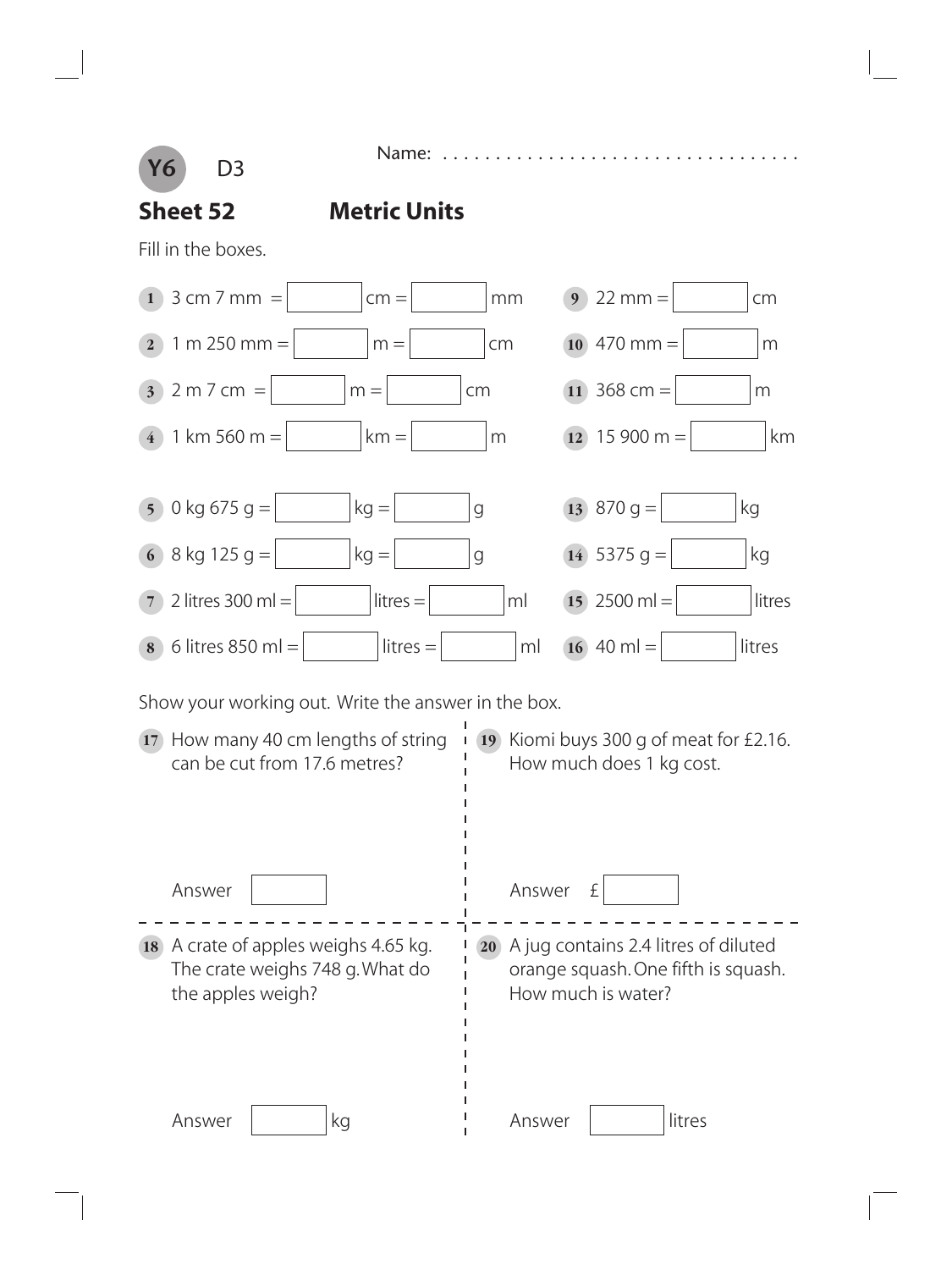

#### **Sheet 53 Imperial Units**

| You need to know these imperial units and their approximate metric equivalents. |                                                     |                               |  |
|---------------------------------------------------------------------------------|-----------------------------------------------------|-------------------------------|--|
| LENGTH                                                                          | <b>MASS</b>                                         | <b>CAPACITY</b>               |  |
| 1 inch ≈ 2.5 cm                                                                 | 1 ounce $\approx$ 30 g                              | 1 pint $\approx$ 0.6 litres   |  |
| 1 foot $\approx$ 30 cm                                                          | 1 kg $\approx$ 2.2 pounds (lb)                      | 1 gallon $\approx$ 4.5 litres |  |
| 1 yard $\approx$ 90 cm                                                          |                                                     |                               |  |
| 1 mile $\approx$ 1.6 km                                                         | The sign $\approx$ means is approximately equal to. |                               |  |
| $8 \text{ km} \approx 5 \text{ miles}$                                          |                                                     |                               |  |

| Write down the imperial unit you would  | Complete by putting $>$ or $<$ in the box. |  |
|-----------------------------------------|--------------------------------------------|--|
| use to measure the following:           | 3 miles<br>5 km<br>9                       |  |
| <b>LENGTHS</b>                          | 6 pints<br>3 litres<br>10                  |  |
| a child's height<br>1                   | 8 inches<br>18 cm<br>11                    |  |
| a motorway<br>$\overline{2}$            | 10 pounds<br>5 kg<br>12                    |  |
| a corridor<br>3 <sup>2</sup>            | 4 yards<br>4 m<br>13                       |  |
| a book                                  | 35 litres<br>8 gallons<br>14               |  |
| <b>MASSES</b>                           | 13 feet<br>15<br>4 <sub>m</sub>            |  |
| a dog<br>5 <sup>5</sup>                 | 250q<br>8 ounces<br>16                     |  |
| an apple<br>6                           | 45 km<br>30 miles<br>17                    |  |
| <b>CAPACITIES</b>                       | 20 kg<br>42 pounds<br>18                   |  |
| a jug<br>$\overline{7}$                 | 5 inches<br>15 cm<br>19                    |  |
| a paddling pool<br>8                    | 2 litres<br>3 pints<br>20                  |  |
| Draw a circle around the best estimate. |                                            |  |

- **21** a kitchen sink's capacity 1 gallon 10 gallons 100 gallons
- **22** a can of beans 1 lb 10 lbs 100 lbs
- **23** a running track 1 yard 10 yards 100 yards
- **24** a classroom's height 1 foot 10 feet 100 feet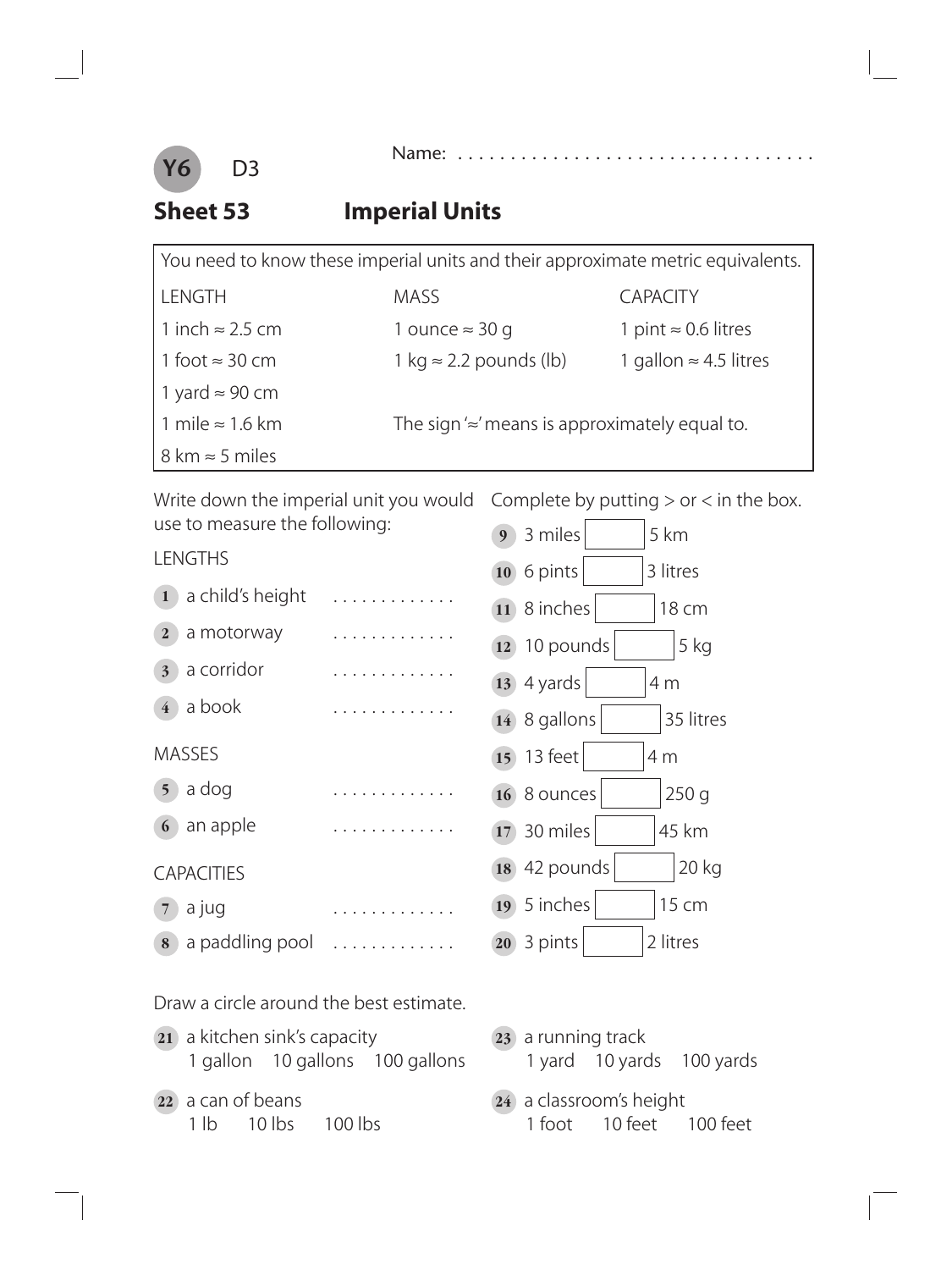

Name: . . . . . . . . . . .

#### **Sheet 54 Area and Perimeter**



Find the area of each rectangle (R) and triangle (T). All lengths are in cm.

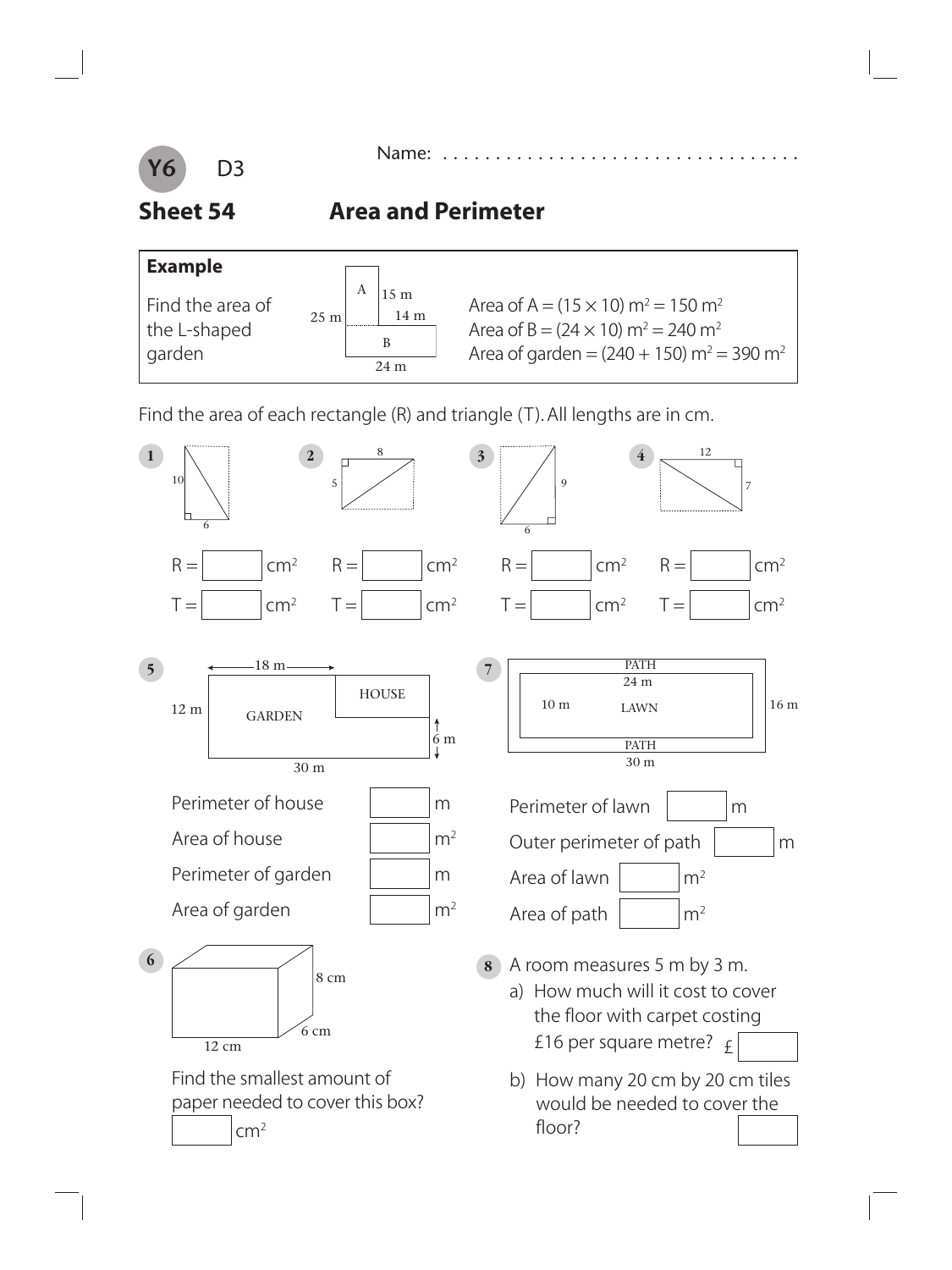

Name: . . . . . . . . . . . .

### **Sheet 55 Missing Angles**

Write the missing angle (x) on the line.



clockwise turn from: hand turn from:

- 
- 
- 
- 
- 
- 
- 
- 

How many degrees is the How many degrees does the hour

 S to SW . . . . . . . . . . **21** 3:00 to 6:00 .......... W to S . . . . . . . . . . **22** 7:00 to 8:00 .......... NE to SE . . . . . . . . . . **23** 4:00 to 6:00 .......... SW to E . . . . . . . . . . **24** 10:00 to 4:00 .......... E to W . . . . . . . . . . **25** 5:00 to 12:00 .......... N to NW . . . . . . . . . . **26** 2:00 to 7:00 .......... SE to W . . . . . . . . . . **27** 8:00 to 12:00 .......... NW to S . . . . . . . . . . **28** 11:00 to 8:00 ..........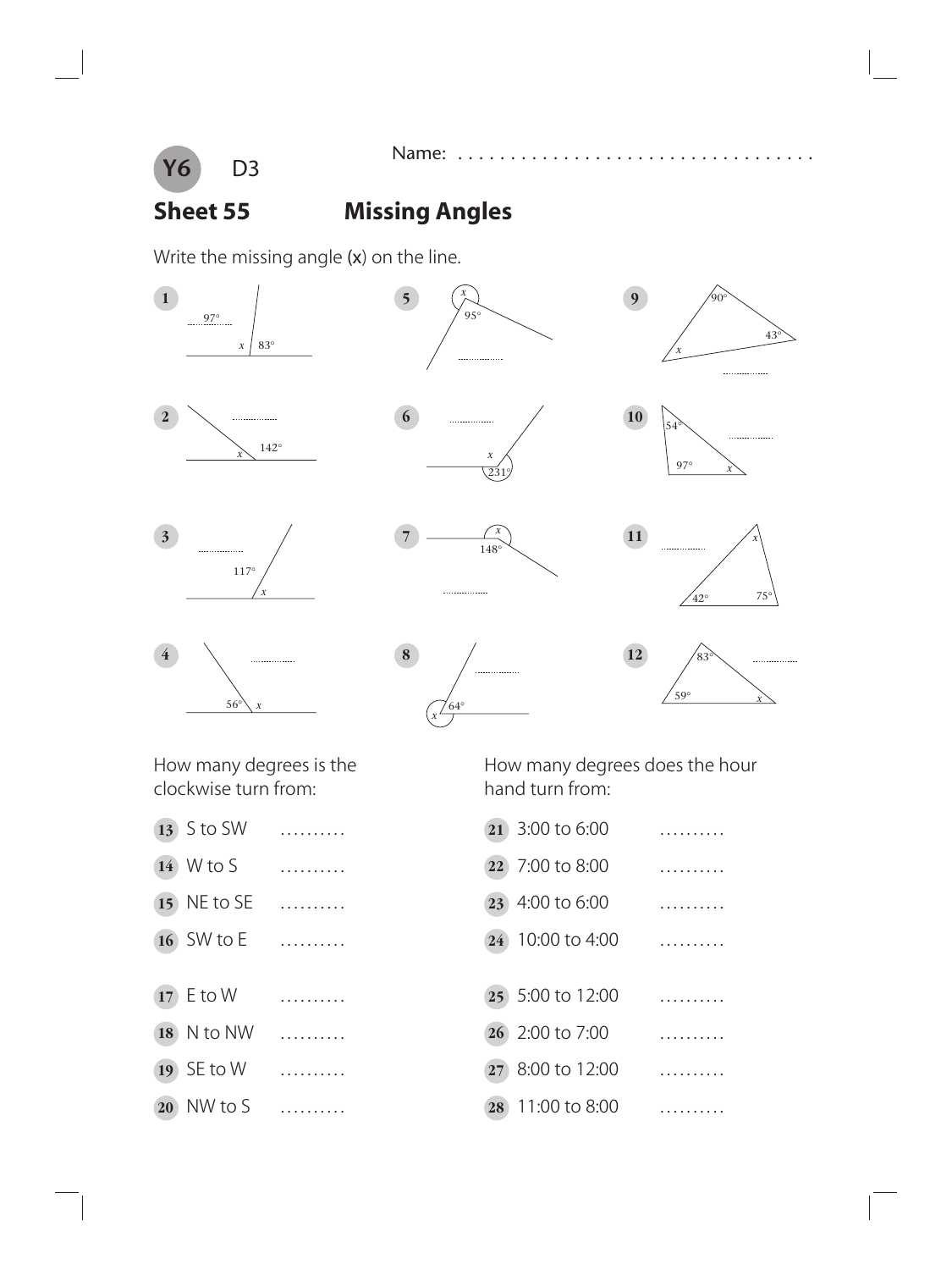

Name: . . . . . . . . . . . . . . . . . . . . . . . . . . . . . . . . . .

**Sheet 56 Transformations**

Draw the reflection of each shape in the mirror line.







 $\mathbf{I}$ 



 $\overline{1}$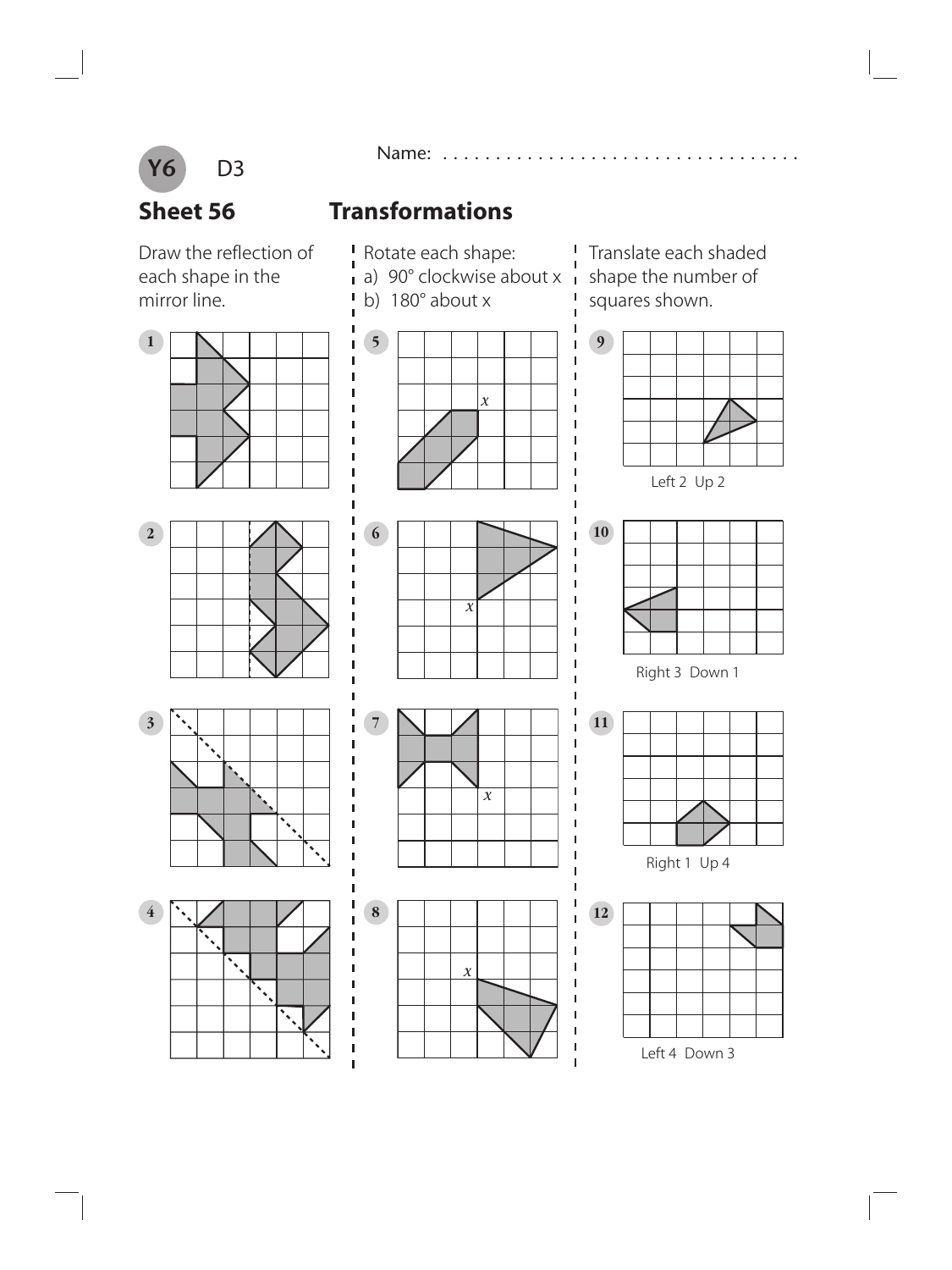

-

#### Name: . . . . . . . . . . . . . . . . . . . . . . . . . . . . . . . . . .

#### **Sheet 57 Written Method (+/–)**

Two problems have been completed as examples.

| 2752<br>$\mathbf{1}$<br>$+ 1369$<br>4121<br>$1\overline{1}$ | 432.9<br>9 <sup>°</sup><br>$+ 188.4$ | 2 14 11 13<br>3523<br>17<br>1769<br>1754 | 324.1<br>25 <sup>°</sup><br>$-164.8$ |
|-------------------------------------------------------------|--------------------------------------|------------------------------------------|--------------------------------------|
| 4778<br>2 <sub>1</sub><br>$+2886$                           | 34.5<br><b>10</b><br>17.93<br>$+$    | 4362<br>18<br>$-2876$                    | 71.36<br>26<br>$-33.8$               |
| 3985<br>3 <sup>1</sup><br>1736<br>$^{+}$                    | 5.638<br>11)<br>$+3.665$             | 5615<br>19<br>$-1587$                    | 4.354<br>27 <sup>°</sup><br>$-2.725$ |
| 5867<br>$\overline{4}$<br>$+3457$                           | 724.4<br>12<br>$+ 193.9$             | 2237<br>20<br>1939<br>$\qquad \qquad -$  | 648.3<br>28<br>$-389.1$              |
| 6496<br>5 <sup>5</sup><br>2989<br>$+$                       | 35.96<br>13<br>$+28.7$               | 21<br>6170<br>$-3898$                    | 74.31<br>29<br>$-16.74$              |
| 4659<br>6<br>$+3698$                                        | 6.742<br>14)<br>2.588<br>$+$         | 4553<br>22<br>1457                       | 5.625<br>30<br>2.76                  |
| 5738<br>$\overline{7}$<br>$+2865$                           | 15 586.5<br>$+ 174.9$                | 7246<br>23<br>$-2979$                    | 31 951.2<br>$-458.3$                 |
| 3976<br>8<br>$+3947$                                        | 42.7<br>16<br>$+36.95$               | 5734<br>24)<br>$-2845$                   | 83.4<br>32 <sup>°</sup><br>$-67.58$  |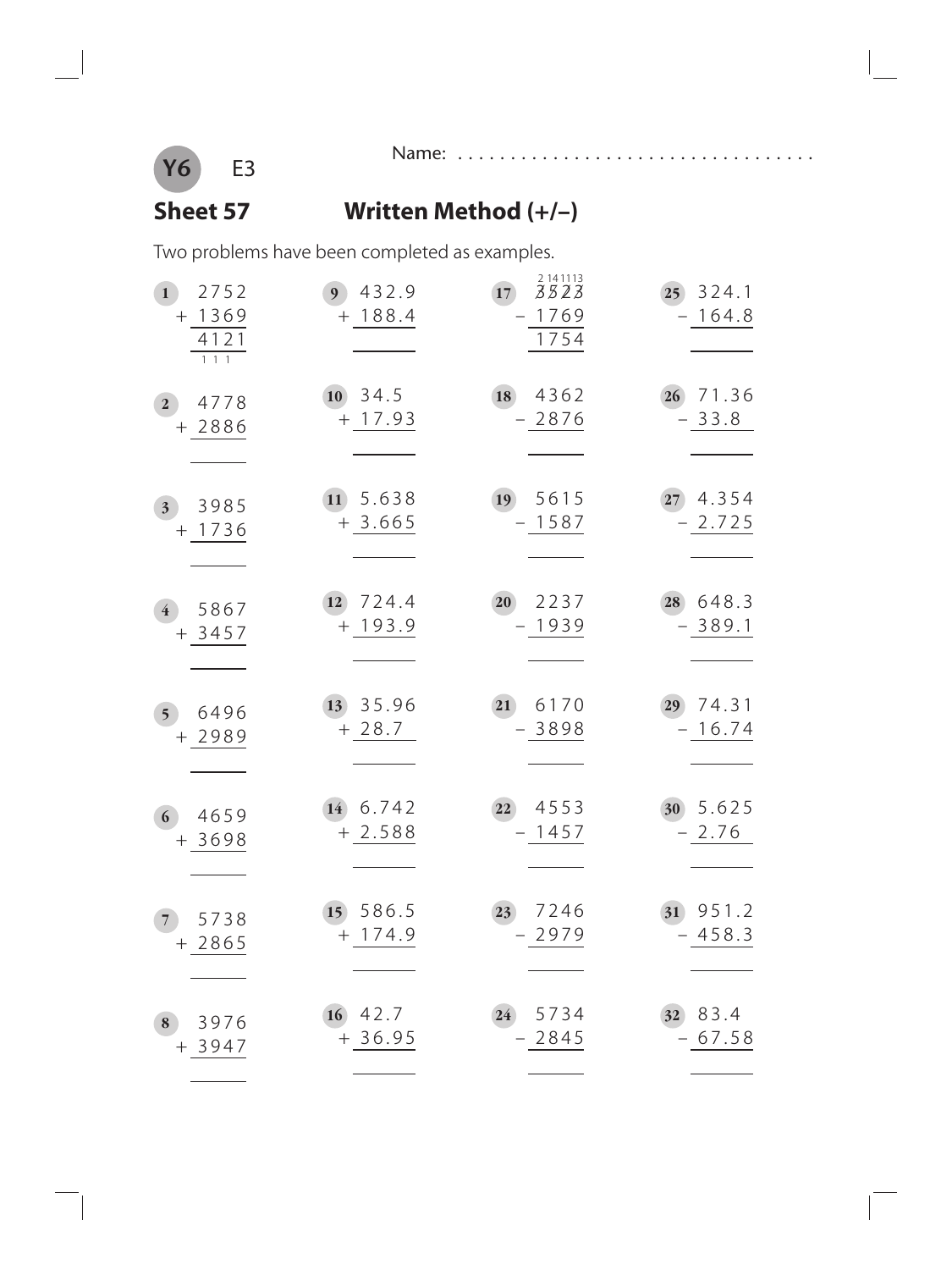

# **Sheet 58 Written Method for Multiplication**

Name: . . . . . . . . . . . . . . . . . . . . . . . . . . . . . . . . . .

Work from the right and carry.

| 289<br>1 <sup>1</sup><br>$\overline{2}$<br>$\times$ | $\overline{4}$                        | 460<br>9<br>$\times$        | 3870<br>7 <sup>1</sup><br>$\times$ | 10<br>7                     | 6058<br>3<br>$\times$ |
|-----------------------------------------------------|---------------------------------------|-----------------------------|------------------------------------|-----------------------------|-----------------------|
| 596<br>$\mathbf{2}^-$<br>7<br>$\times$              | 5 <sup>1</sup>                        | 547<br>6<br>$\times$        | 8<br>5925<br>$\times$              | 11<br>5                     | 3783<br>9<br>$\times$ |
| 938<br>3 <sup>1</sup><br>4<br>$\times$              | 6 <sup>1</sup>                        | 734<br>8<br>$\times$        | 2764<br>9 <sup>1</sup><br>$\times$ | 12<br>8<br>$\times$         | 4590<br>6             |
| Work out<br>467<br>13<br>$\times$ 13                | $(467 \times 10)$<br>$(467 \times 3)$ | 16<br>352<br>$\times$ 18    |                                    | 581<br>19<br>$\times$ 43    |                       |
| 189<br>14<br>$\times$ 24                            | $(189 \times 20)$<br>$(189 \times 4)$ | 174<br>17<br>$\times$ 34    |                                    | 427<br>20<br>$\times$ 25    |                       |
| 236<br>15<br>35<br>$\times$                         | $(236 \times 30)$<br>$(236 \times 5)$ | 463<br>18<br>27<br>$\times$ |                                    | 756<br>21<br>36<br>$\times$ |                       |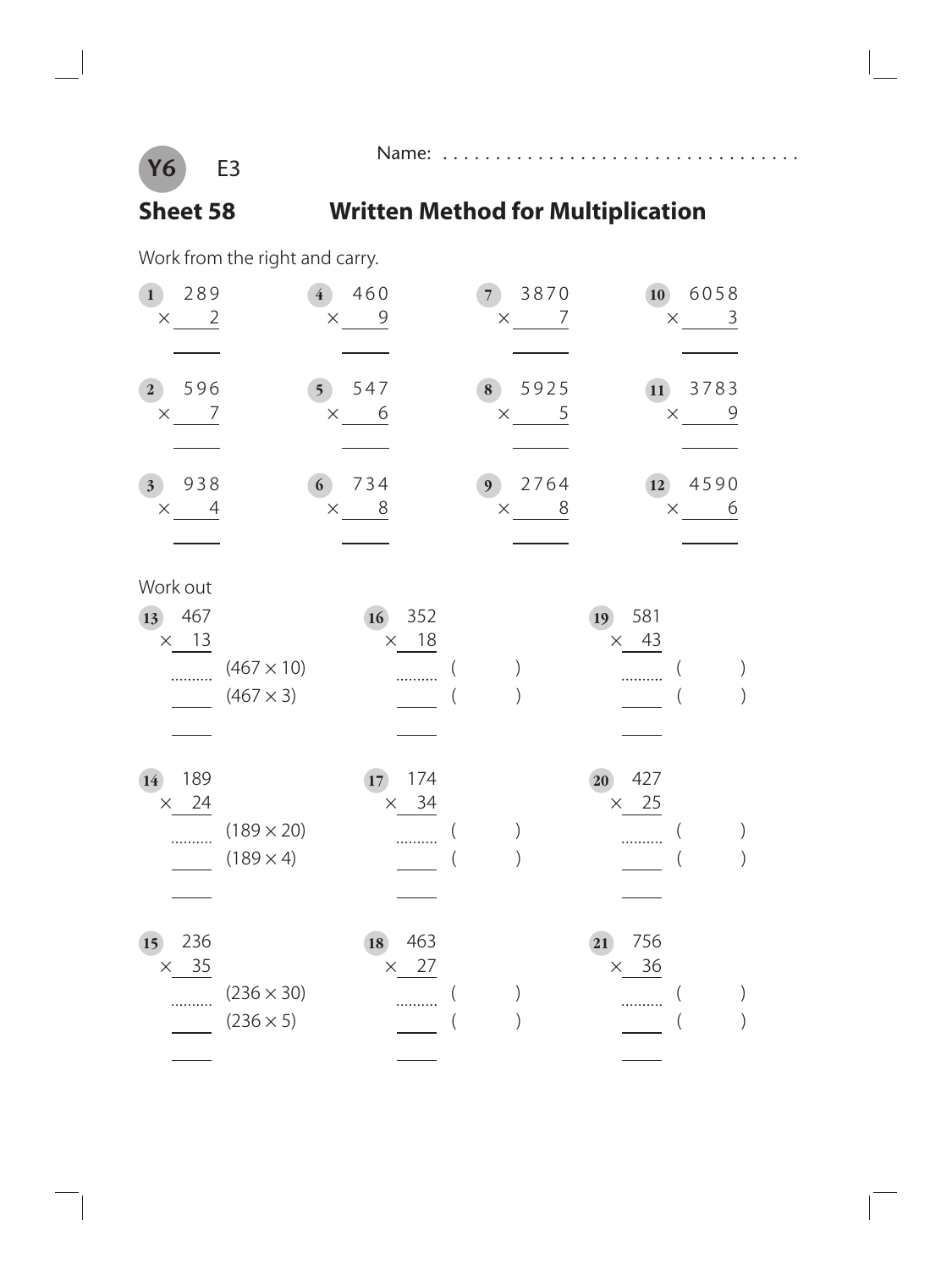

Name: . . . . . . . . . . . . . . . . . . . . . . . . . . . . . . . . . .

#### **Sheet 59 Written Method (HTU ÷ TU)**

Work out. Write the answer in the box.